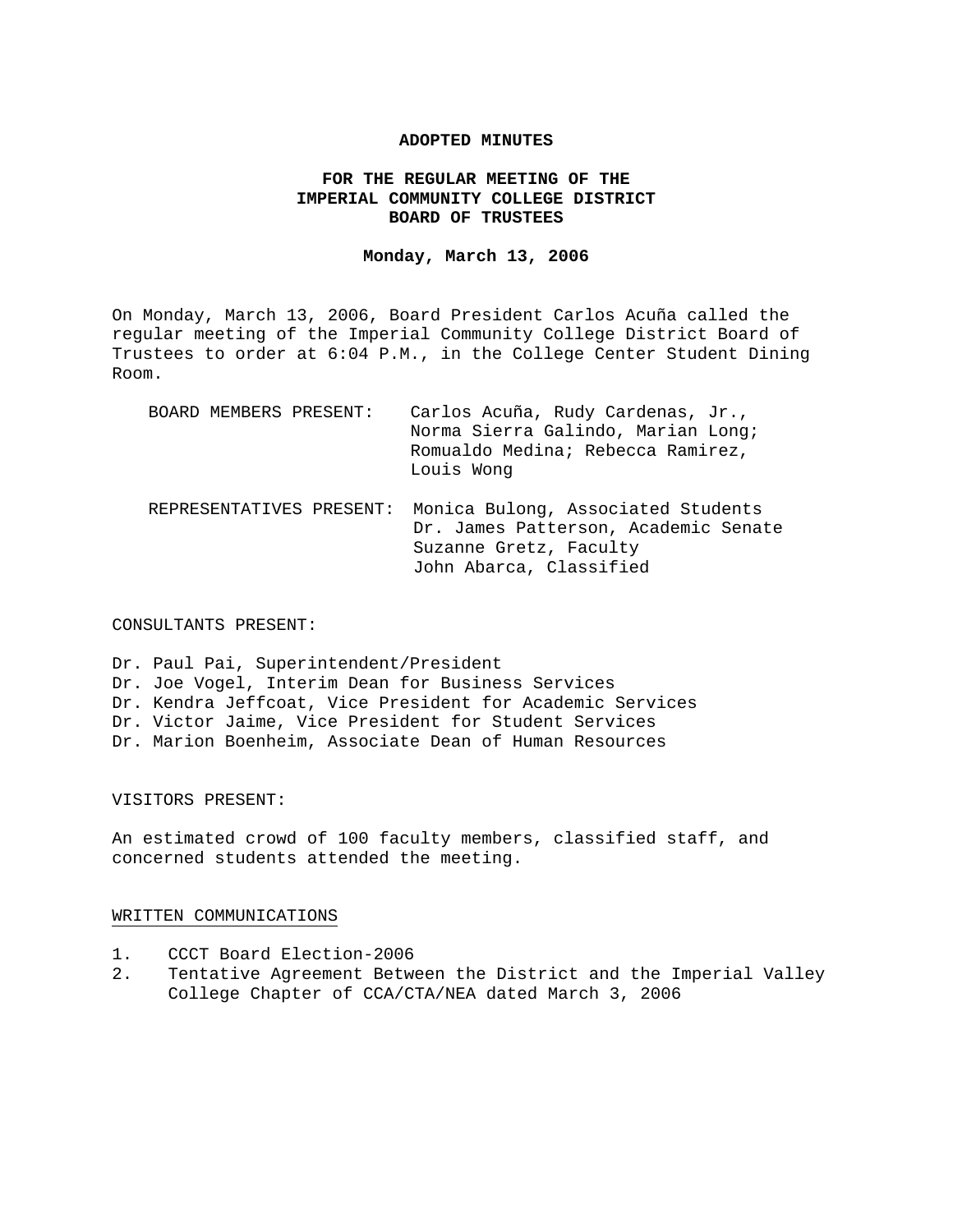



DATE: February 23, 2006

TO: **California Community College Trustees** California Community College District Chancellors/Superintendents

FROM: **Jody Ansell** 

**SUBJECT: CCCT BOARD ELECTION - 2006** 

The election of members of the CCCT board of the League will take place between March 10 and April 25. There are ten two-year vacancies on the board.

Each member community college district board of the League shall have one vote for each of the ten vacancies on the CCCT board. Only one vote may be cast for any nominee or write-in candidate. The ten candidates who receive the most votes will serve two-year terms. In the event of a tie vote for the last position to be filled, the CCCT board will vote to break the tie.

The 22 trustees who have been nominated for election to the board are listed on the attached sheet, in the Secretary of State's random drawing order.

Each community college district chancellor/superintendent will be mailed an official ballot for the election. In addition, chancellors/superintendents will receive copies of the biographic sketch form and statement of candidacy of each of the 22 candidates.

Please remember that: 1) ballots must be signed by the board secretary and board president or vicepresident; and 2) no identifying information or signatures on the ballot return envelopes. Official ballots must be signed and returned to the League office, postmarked no later than April 25. Faxed ballots will not be accepted. The ballots will be opened and counted by three tellers appointed by the CCCT President and the results announced at the CCCT Annual Conference.

If you have any questions on the CCCT board election, please call the League office.

Attachments:

**List of Candidates** CHANCELLORS/SUPERINTENDENTS ONLY: **Official Ballot and Return Envelope** Candidates' Biographic Sketches and Statements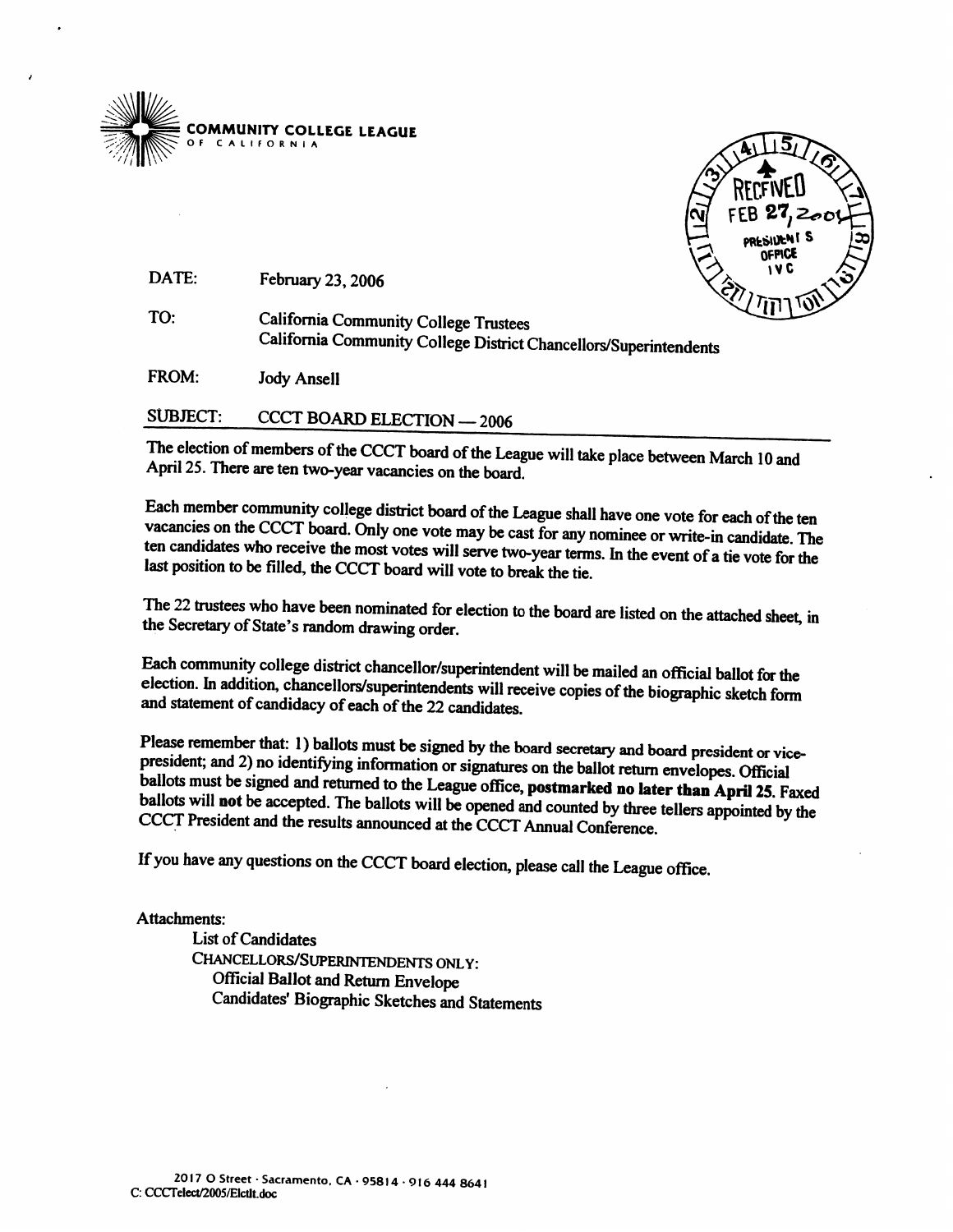OFFICTAL BALLOT

Vote for no more than 10 by checking the boxes next to the names<br>List order based on Secretary of State 3 February 21, 2006 random drawing

# **NOMINATED CANDIDATES**

Check the box next to the candidates selected.

- <sup>+</sup>Anita Grier, San Francisco CCD
- T \*Rebecca J. Garcia, Cabrillo CCD
- **Q** Marcia Zableckis, Barstow CCD
- **a** Brian Conley, Rancho Santiago CCD
- **Q** Janet Chaniot, Mendocino-Lake CCD
- Nancy C. Chadwick, Palomar CCD
- **Bill McMillin, Ohlone CCD**
- T \*Charles Meng, Napa Valley CCD
- I Mary Anne Rooney, Ventura County CCD
- **Q** Donald Nelson, Victor Valley CCD
- T \*Edward C. Ortell, Citrus CCD
- **O** Bernard E. Jones, Allan Hancock Joint CCD
- T \*Kay Albiani, Los Rios CCD
- Paul Fong, Foothill-DeAnza CCD
- <sup>t</sup>Carolyn Batiste, MiraCosta CCD
- **a** Isabel Barreras, State Center CCD
- **Q** Rosanne Bader, Mt. San Antonio CCD
- J Jim Buchan, Yuba CCD
- J \*Judi D. Beck, Shasta-Tehama-Trinity Joint CCD
- **Q** Ted Edmiston, Cerritos CCD
- **U** Eva Kinsman, Copper Mountain CCD
- <sup>\*</sup>Marie Kiersch, San Luis Obispo County CCD

\*Incumbent

# Board Secretary and Board President or Board Vice President must sign below:

This ballot reflects the action of the board of trustees cast in accordance with local board policy.

Secretary of the Board

**WRITE-IN CANDIDATES** 

Type each qualified trustee write-in candidate's name and district on the lines provided below.

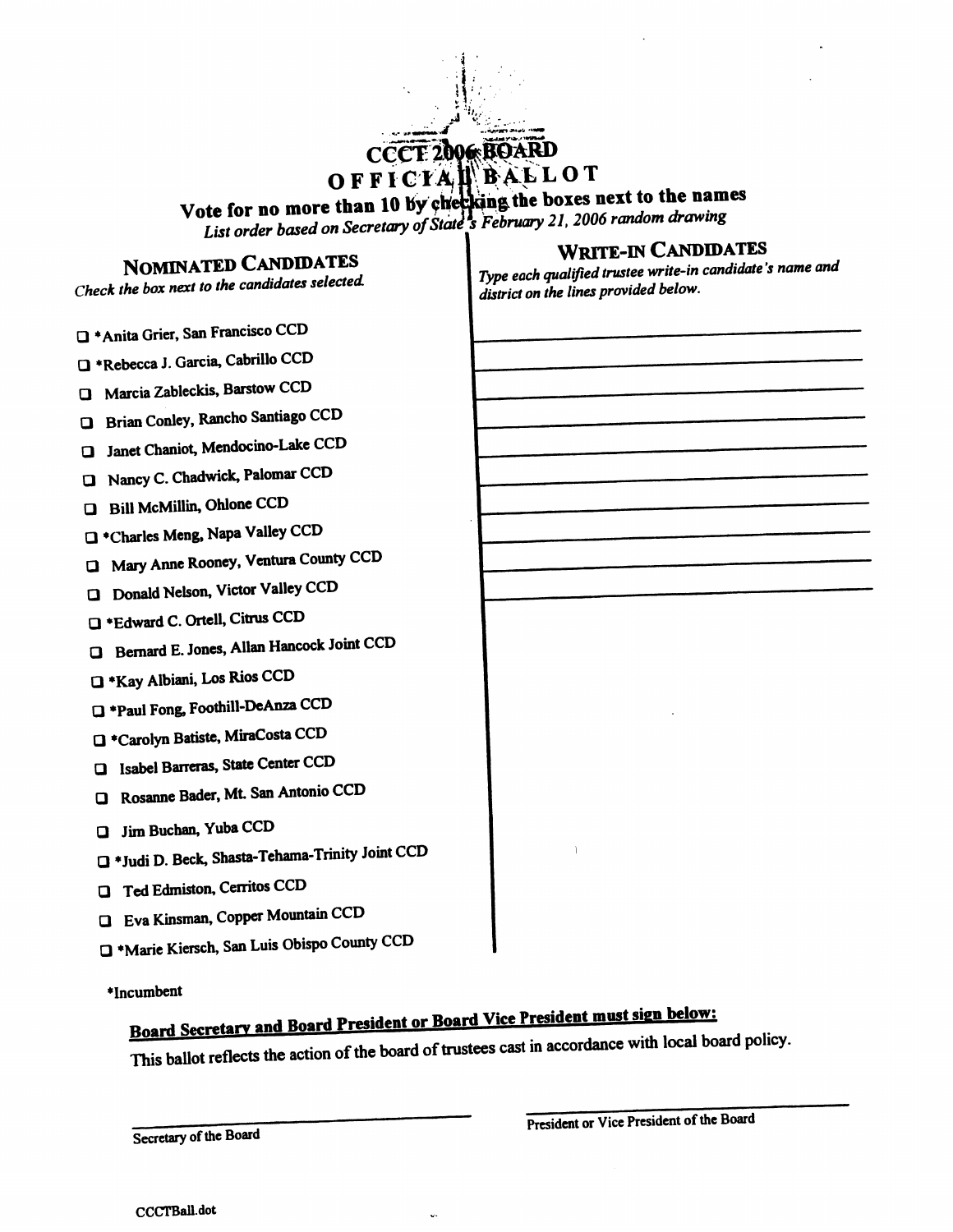## TENTATIVE AGREEMENT BETWEEN THE IMPERIAL COMMUNITY COLLEGE DISTRICT AND THE IMPERIAL VALLEY COLLEGE CHAPTER OF **CCA/CTA/NEA MARCH 3, 2006**

The parties hereto enter into the following tentative agreement concerning the matters set forth herein. This agreement is subject to approval of the Association members and ratification by the Board of Trustees of the District.

It is tentatively agreed as follows:

- The 5% on-schedule increase for the 2006-2007 academic year is rescinded.  $\mathbf{1}$ .
- Overload for the 2006-2007 academic year shall be paid at the rate of \$40.00  $2.$ per hour.
- More efficient enrollment management shall be sought through increasing  $3<sub>1</sub>$ maximum enrollment quotas across the curriculum as may be academically or legally appropriate. Maximum enrollment quotas shall not exceed 40 students. Other efficiencies shall be achieved through regular negotiations and the parties shall make themselves available on a continuing basis in order to consult on these matters. The parties' goal shall be to implement these efficiencies in the Fall Semester, 2006. All savings earned as a result of these implemented efficiencies shall be applied to faculty compensation for the 2006-2007 academic year. Should the Association propose additional efficiencies which are implemented, such matters shall be treated in a manner similar to the provisions of this paragraph.
- $4.$ No regular or contract faculty will be laid off for 2006-2007. Upon tentative agreement and approval thereto by the Association's membership, the District and the Association shall issue a joint communiqué and /or press release announcing the rescission of the proposed lay-offs. The parties shall make every effort to advise the affected faculty and the campus community in the first instance.
- The District will rescind Board of Trustee Resolution 13477 dated February 5. 21, 2006.
- The Parties shall re-start negotiations no later than October of 2006 for the 6. 2006-2008 academic year, commencing with an exchange of then current budget information for the 2007-2008 academic year.
- Except as provided herein, all other provisions of the current collective  $7<sub>1</sub>$ bargaining agreement between the parties shall remain in full force and effect.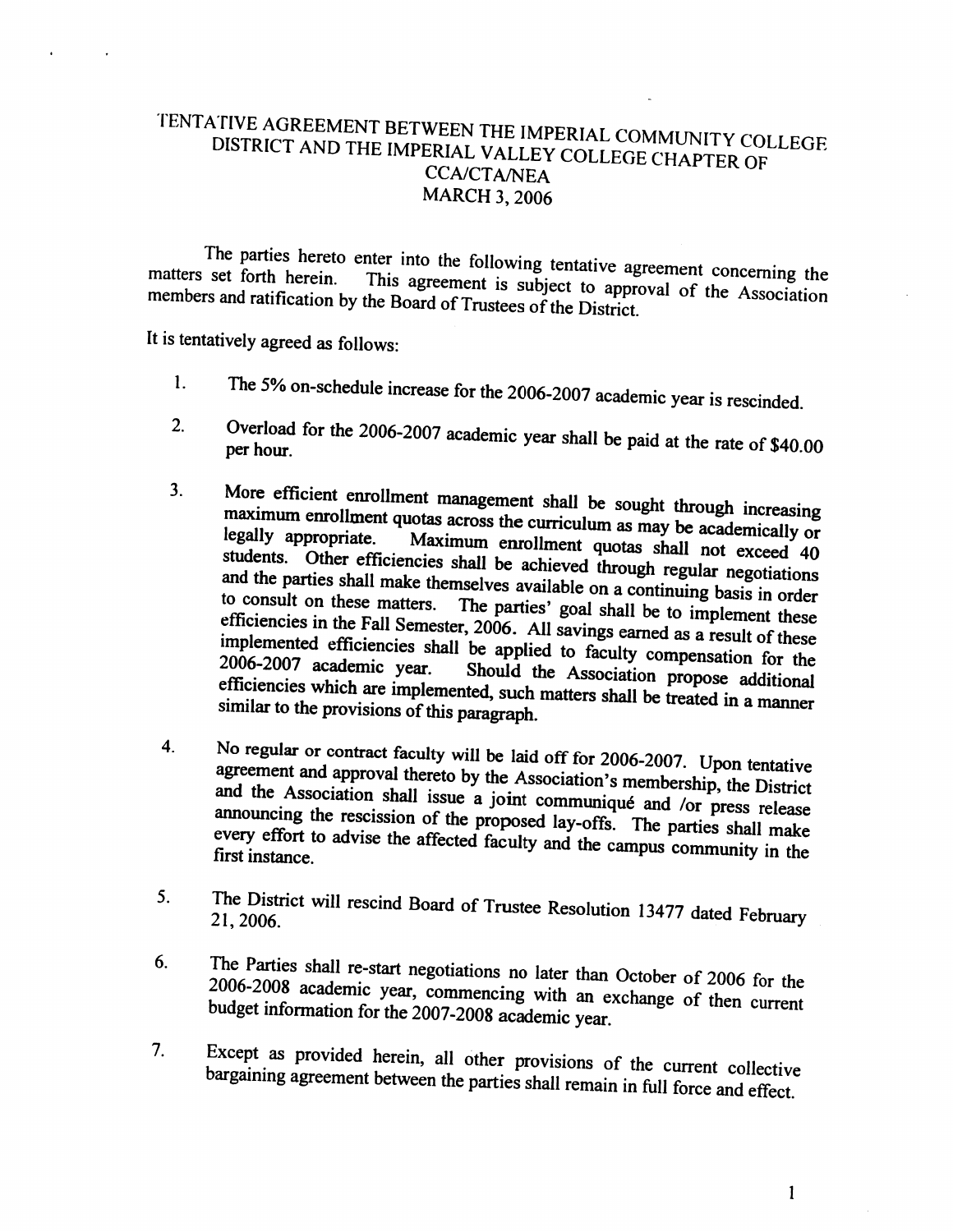March 3, 2006

 $\mathbf{v} = \mathbf{v}$ 

For the District:

Frank A. Oswalt, III

Dr. Joe Vogel

Dr. Marion Boenheim

For the Association: Welner Frances A. Beope

Edward J. Scheuerell

Mariaelena Thibodeux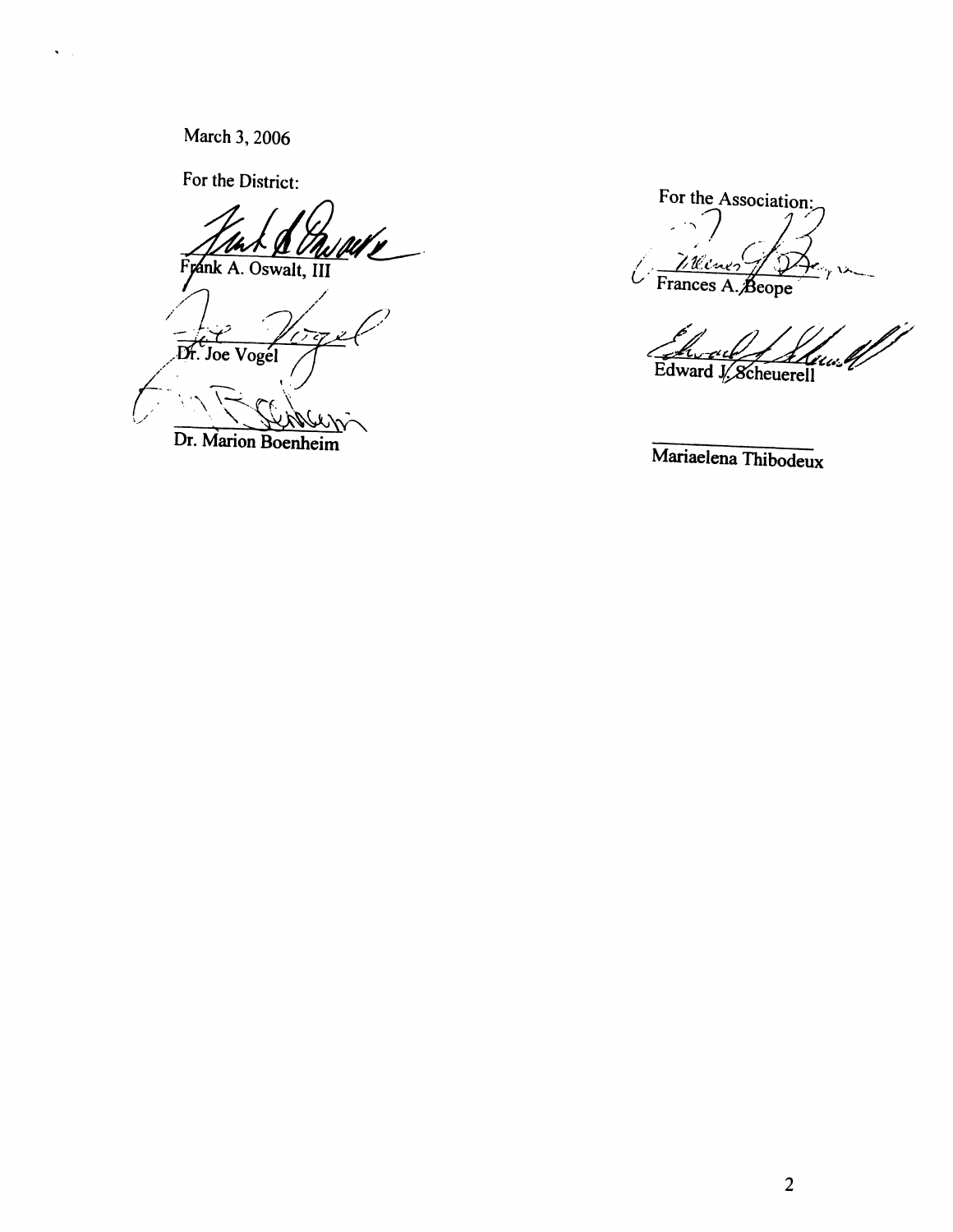#### PUBLIC COMMENTS

Armando Mendez, Adjunct Administration of Justice Instructor, questioned the steps being taken to solve future budgetary problems. He congratulated the CTA negotiators and the Administration for the successful negotiations of the CTA/District Agreement. He stressed the importance of communicating with the community at large.

Suzanne Gretz, CTA President, urged the Board to approve Resolution No. 13492, which would rescind Board Resolution No. 13477 which authorized the reduction or discontinuance of programs. She also congratulated the Administration for coming up with an alternate resolution to cutting back programs. She also commended the CTA membership for overwhelmingly approving the Agreement with the District.

Aaron Peschel, a concerned student speaking for the Students for Political Awareness (SPA), voiced concern over changing the course drop deadline from 75% to 62%. He stated that students want statistical data to prove this would be a beneficial change.

Rhonda Gomez, President for the Students for Political Awareness and Associated Student Government Senator, voiced concern with the proposed change to the drop date deadline.

#### EMPLOYEE OF THE MONTH RECOGNITION

Dr. Kendra Jeffcoat congratulated Valerie Rodgers, Business Professor, as Employee of the Month for March. The student nominator made the following comments:

Last semester I took a Business course. Mrs. Rodgers, the teacher, was very knowledgeable and accommodating to her students. She exerted much patience and gave her students extra assistance. I liked this teacher because she acknowledged me and I learned a lot from her.

Dr. Jeffcoat went on to praise Valerie Rodgers for her assistance and hard work in developing the Program Review template, her role on the Banner implementation team, her organization of the Business Advisory Committee, which are among many other accomplishments.

#### BOARD MEMBER REPORTS

Trustee Long reported the following information:

At the March 6 SDICCCA Alliance meeting there was a discussion over the revised funding formula for equalization. This revised formula would include funding for the Los Angeles Community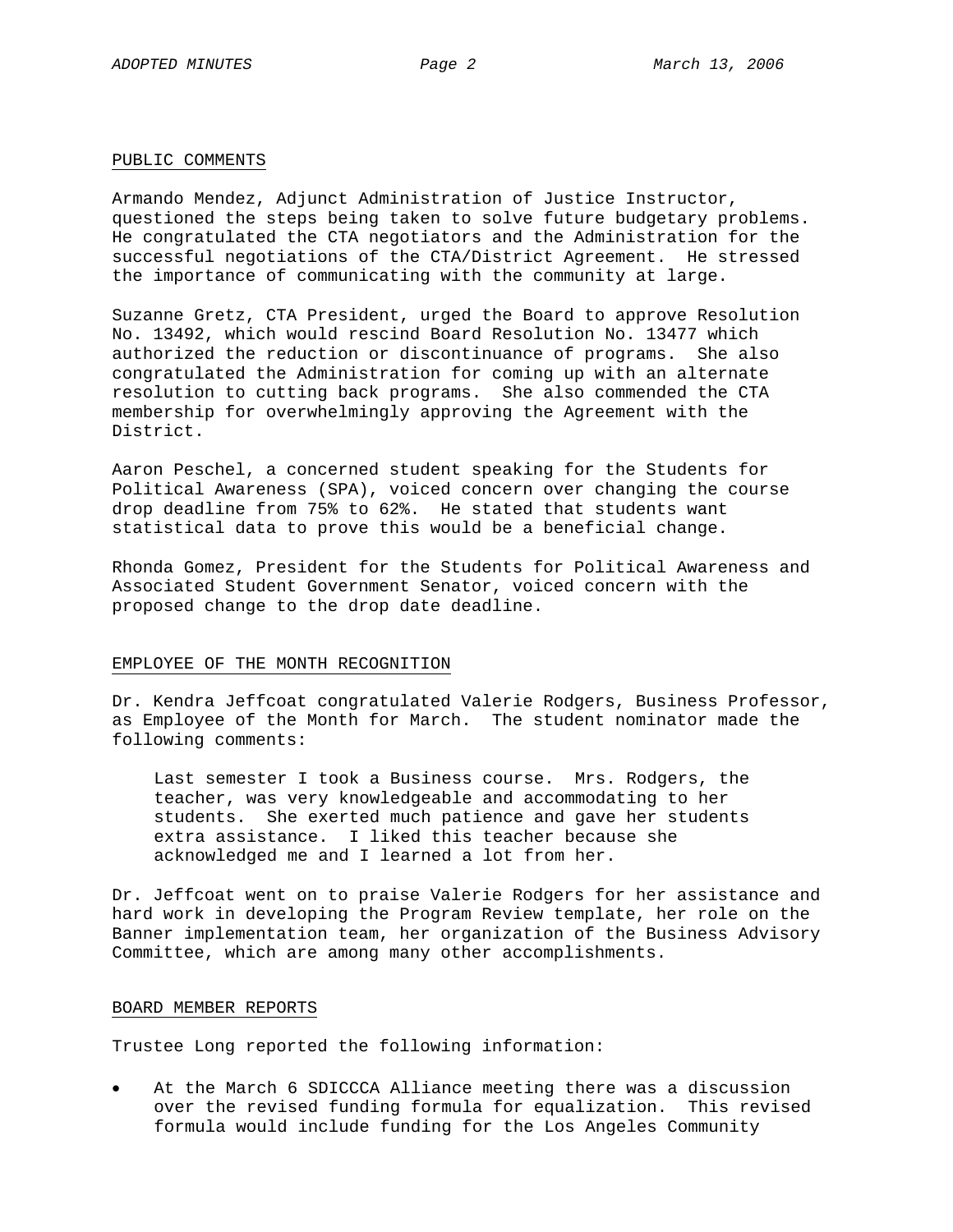College District. If implemented this revised formula would cut the IVC share by 29%, from \$851,729 to \$596,792.

- The projected 2006-07 state budget looks favorable for community college funding. Enrollment growth for general apportionment will be 3%. General apportionment COLA will be 5.18%. Categorical programs will receive a 5.18% COLA. Enrollment fees will remain at \$26 per unit. Additional funding will support the growing costs of sign language interpreter services for deaf and learning disabled students.
- The purpose of the proposed Community College Initiative will provide:
	- 1. A stable source of funds for community colleges that is tied to growth and will stop the annual negotiations for our share of Proposition 98 funds.
	- 2. Stability for student fees.
	- 3. Constitutional protection for locally-elected community college governing boards.
- California Secretary of Education Alan Bersin urges community colleges to get involved in assisting in the California High School Exit Examination (CAHSEE) preparation.
- The Underfunded Districts' Caucus and the Inland Valleys' Community Colleges Trustees Association will be meeting at the CCCT Conference on May 5-7.

#### ASSOCIATED STUDENT GOVERNMENT SENATE UPDATE

Monica Bulong, Associated Student Body President, stated the following:

- A Gold Nugget Hunt will take place on March 17 for St. Patrick's Day.
- On March 31 the ASG will host the Region 10 State Senate student representatives.

### ACADEMIC SENATE UPDATE

Academic Senate President, Dr. James Patterson, reported on the following:

- The Senate held its annual election on February 28, and Dr. Dennis Carnes was elected to serve as the Senate President beginning June 1, 2006.
- The Senate met on March 1 to considered the following: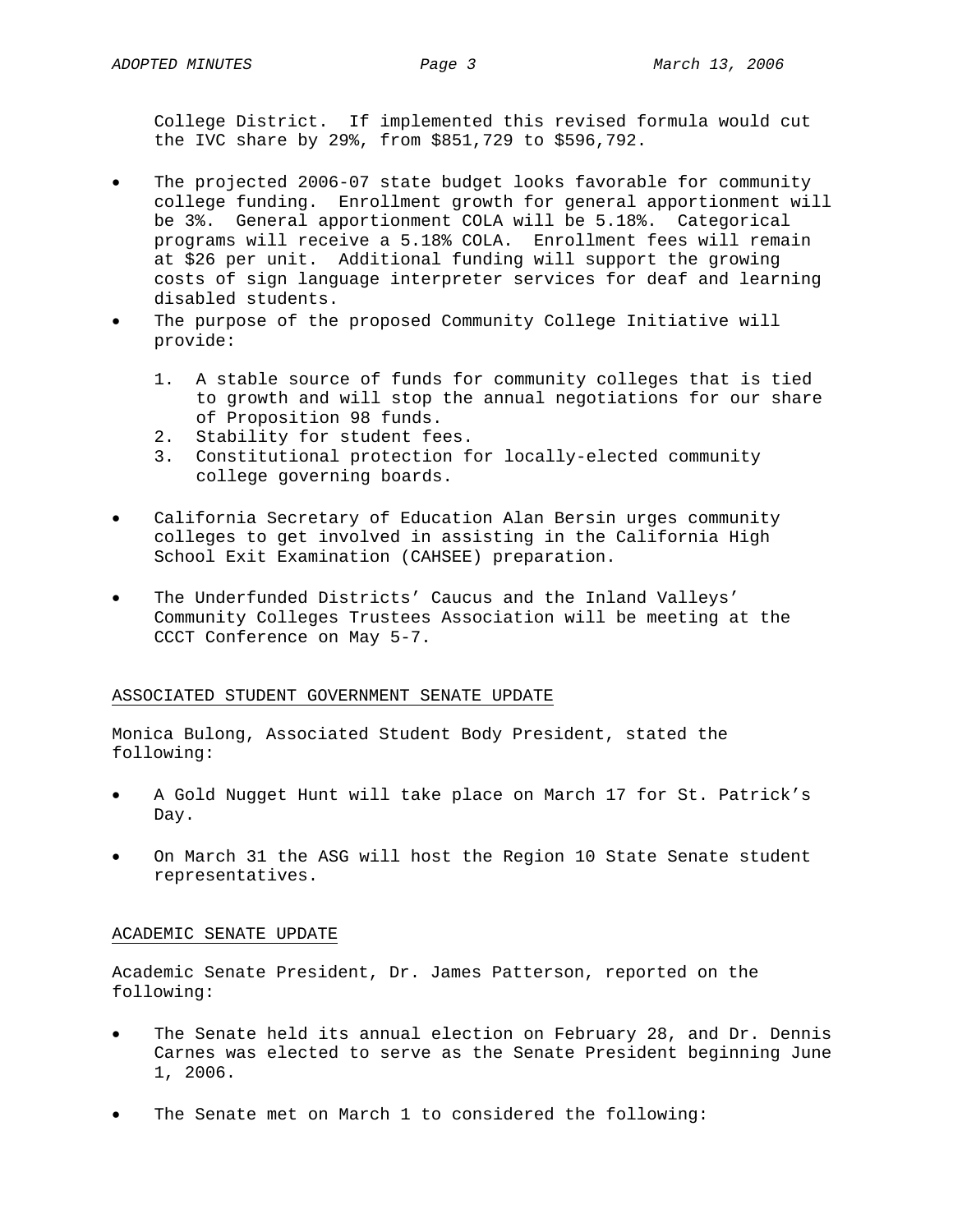- 1. A collection was taken to donate to the Barbara Worth Junior High School Library Improvement Project.
- 2. Vicky Warner, from the Chancellor's Office, gave a presentation on non-credit.
- 3. The Senate again unanimously rejected the Budget Development Guidelines for 2006-07.
- 4. The Senate authorized Dr. Patterson to prepare a letter to the Chancellor's Office complaining that the IVC Administration violated Education Code and Title 5 regulations when they refused to consult collegially with the Academic Senate in the preparation of the list of programs for elimination/reduction.
- The next meeting of the Senate will take place on March 15 and the following will be considered:
	- 1. There will be a discussion on a pilot program regarding Information Competency as a graduation requirement. The Senate intends to spend a year collecting data from various classes on campus before making a formal recommendation to the Board.
	- 2. The process of working with the Superintendent/President in forming a Grant Writing Committee will be started. The original recommendation came from College Council, but Dr. Pai has asked for Senate involvement since all faculty members of such a committee would be appointed by the Senate.
	- 3. There will be a discussion on a concept paper prepared by Dean Efrain Silva regarding the development of a prison program.

#### MONTHLY FINANCIAL REPORT

Dr. Joe Vogel reviewed the budget report for the month ending February 28, 2006, which is on target with 67% spent of the current budget. The reserves reflect 11% of the total Unrestricted General Fund budget of \$31,694,964. The reserve reflects the following recent adjustments:

- \$1,280,000 loan from the Chancellor's Office
- 2005-06 First Principal Apportionment adjustments in the amount of \$259,084 and
- \$90,000 commitment to the Child Development Program.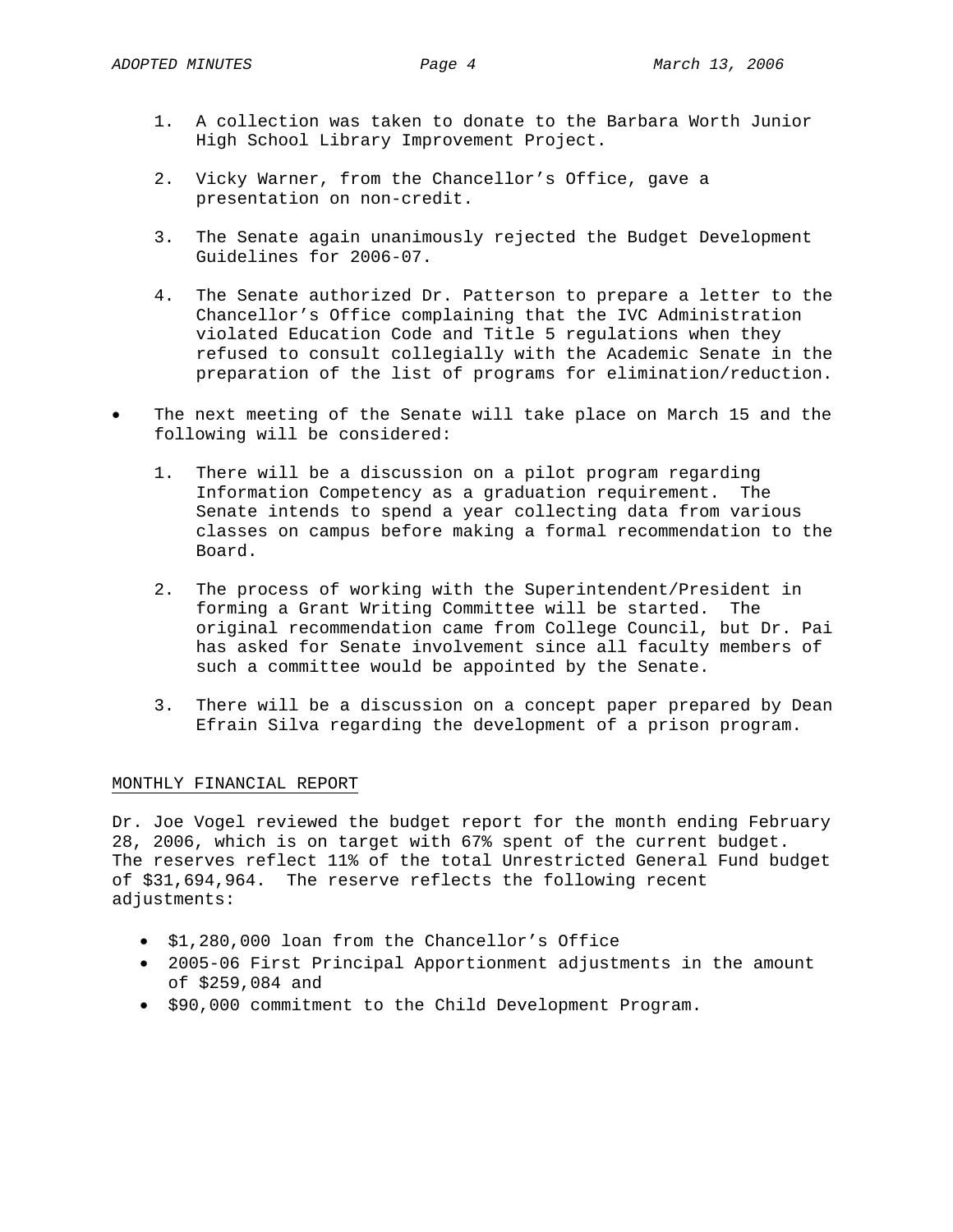#### PRESIDENT'S UPDATE

Dr. Pai reported the following information:

- The San Diego/Imperial County Community Colleges Association (SDICCCA) has decided not to take a position on the community college ballot measure. It will be up to the discretion of each district to take a position one way or another.
- The 57 community college districts which comprise the Underfunded Caucus are very concerned over the proposed revised distribution formula for equalizing FTES funding. This change would cause the shift of anticipated funds to new districts, and away from the original 57 underfunded districts.
- Legislation was passed and signed by the Governor giving California State Universities the authority to offer programs in educational leadership for K-12 and community college education. San Diego State University will be the first to offer doctoral degrees (Ed.D.) in community college leadership, which will be available fall 2007.
- A Title V Cooperative Grant Advisory Board consisting of business, industry, and healthcare leaders has been formed. The group met on March 2, 2006, for the purpose of gaining input from the public and private sector to help develop the Bachelor of Science degree programs for computer science and nursing. A tenure-track Computer Science instructor and a tenure-track Nursing Instructor have been hired. The External Evaluator, David Trujillo, Dean of Planning and Development for Northern New Mexico College, will provide expert evaluation and suggestions for improvement of the project. His first on-site visit is scheduled for March 23, 2006.
- The Title V ACCESO distance learning program is developing online courses for ESL. A student from Germany is taking a course. There are 24 online courses being offered this semester.

#### IID APPRENTICESHIP PROGRAM

Gonzalo Huerta presented a chronological history of the development of the Apprenticeship Program for a certificate in Electrical Trades requested by the Imperial Irrigation District.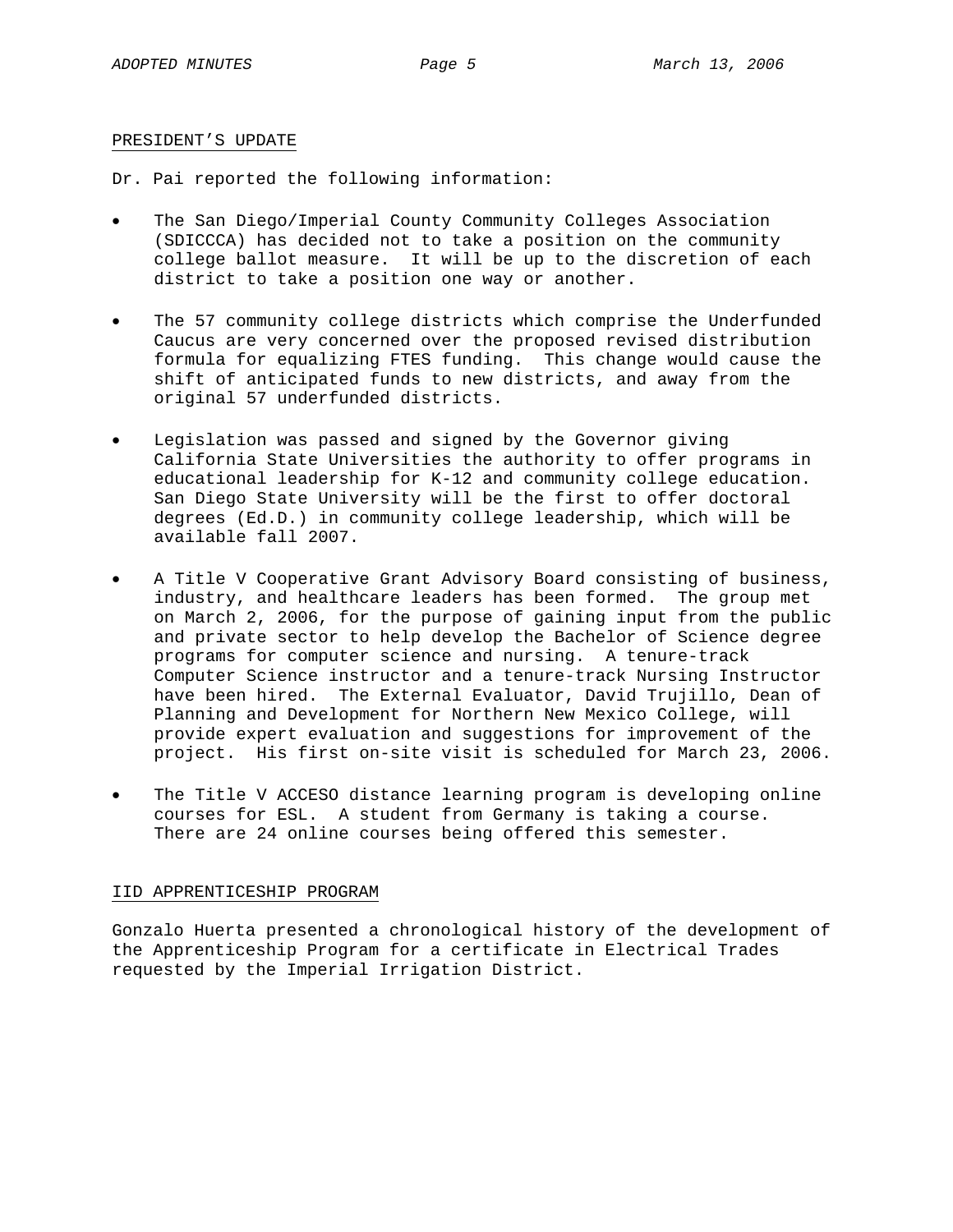#### PROPOSAL TO FORM A COMMUNITY COALITION COMMITTEE TO EXAMINE IVC'S FINANCIAL BOOKS WITH THE PURPOSE OF OFFERING INPUT TO CONTINUE TO RESOLVE THE FINANCIAL CRISIS AND TO ALLOW SUGGESTIONS WHILE MAKING WAY FOR TRANSPARENCY

Trustee Galindo summoned the Board to act on a community member's recommendation to establish a community member based coalition committee to examine IVC's financial records which would allow transparency and gain input to resolving fiscal difficulties.

Trustee Ramirez referred the Board to Board Policy 2220 which establishes guidelines for Committees of the Board for the purpose of assisting the Board in its responsibilities.

Trustee Long commented that the District is mandated by Education Code to have a comprehensive annual audit performed by an outside auditor. The District pays more than \$13,000 annually for an auditor to perform these duties. The audit is submitted to the Chancellor's Office for their review and approval.

M/S/C Cardenas/Ramirez to approve of the Minutes dated February 21, 2006 with the following changes:

Page 16: M/S/C Medina/Cardenas (NO VOTE OPPOSED: Galindo) Resolution No. 13477: **REDUCTION OR DISCONTINUANCE OF PARTICULAR KINDS OF SERVICE**

Resolution No. 13470: **TEMPORARY INTERFUND TRANSFER BETWEEN THE CHILD DEVELOPMENT FUND AND THE GENERAL FUND**

Page 12, fourth paragraph should read: BE IT FURTHER RESOLVED that once the Child Development Fund cash flow situation has been resolved, any savings and additional funds will be paid back to the General Fund.

M/S/C Cardenas/Wong (ABSTAIN: Galindo) Resolution No. 13485: **PURCHASE ORDERS**

BE IT RESOLVED that the Board approves the issuance of current year Purchase Orders for 2/1/2006 to 2/27/2006 in the amount of \$329,925.46 and Direct Payments in the amount of \$40,101.26, according to the Purchase Order Listing submitted by the Purchasing Department.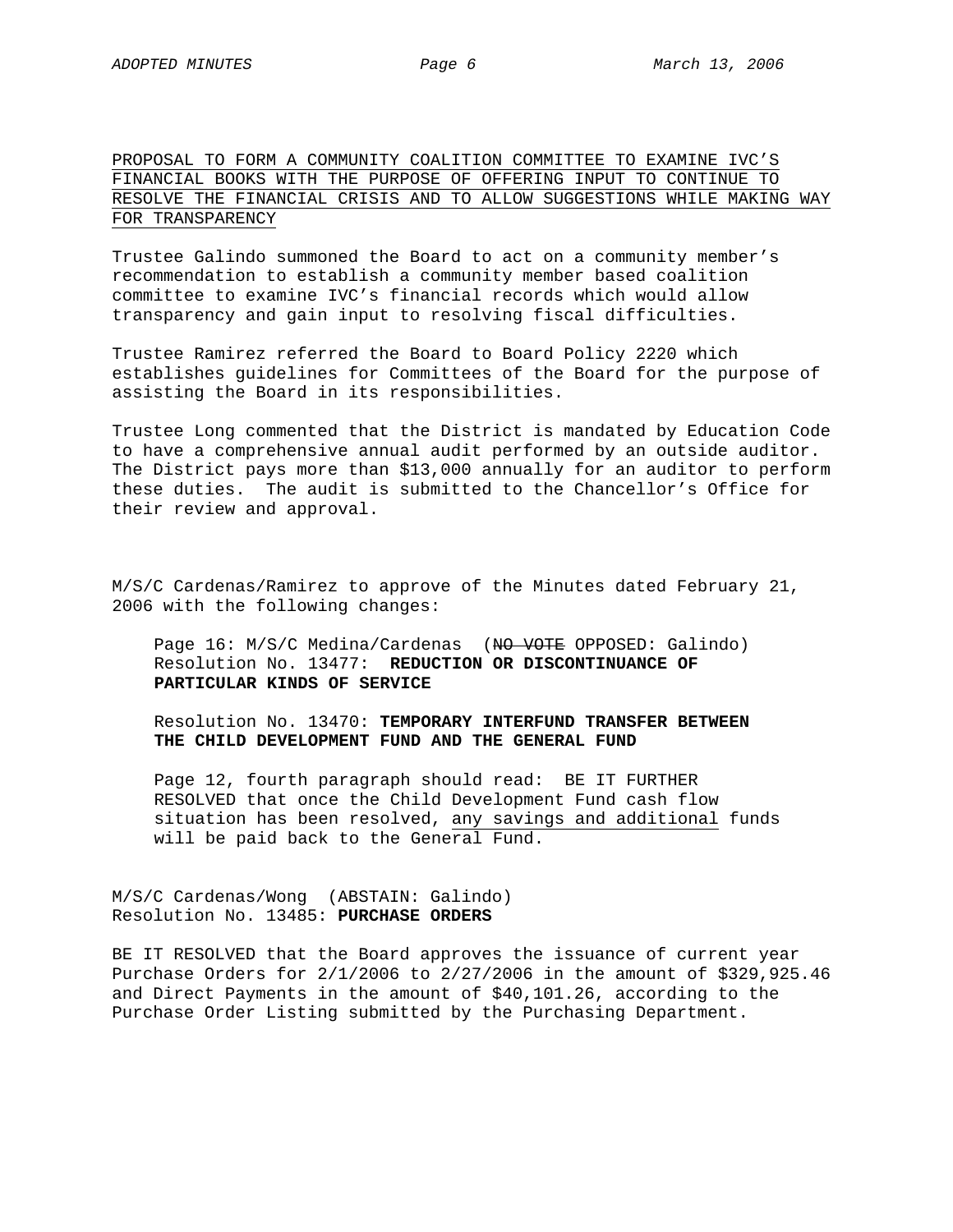M/S/C Cardenas/Wong (ABSTAIN: Galindo) Resolution No. 13486: **PAYROLL WARRANT ORDERS**

BE IT RESOLVED that the Board approves the following Payroll Warrants: **Certificates** 

| <b>Payroll</b> |    | General      | <b>BOND</b> | <b>Certificates</b><br>of | Child              | Lease            | Warrant      |  |
|----------------|----|--------------|-------------|---------------------------|--------------------|------------------|--------------|--|
| Warrant        | #  | Fund         | <b>FUND</b> | <b>Participation</b>      | <b>Development</b> | <b>Rev. Bond</b> | Total        |  |
| 2/10/2006      | 15 | 47.285.49    |             |                           | 2.427.64           |                  | 49.713.13    |  |
| 2/28/2006      | 16 | 2.206.306.67 | 7.536.32    |                           | 33.529.79          |                  | 2.247.372.78 |  |
|                |    | 2,253,592.16 | 7.536.32    | 0.00                      | 35,957.43          | 0.00             | 2,297,085.91 |  |

M/S/C Cardenas/Wong (ABSTAIN: Galindo) Resolution No. 13487: **COMMERCIAL WARRANT ORDERS**

BE IT RESOLVED that the Board approves the following Commercial Warrant Orders:

| <b>Commercial</b><br>Warrant | #  | General<br><b>Fund</b> | <b>BOND</b><br><b>FUND</b> | <b>Certificates</b><br>οf<br><b>Participation</b> | <b>Child</b><br><b>Development</b> | Lease<br>Rev. Bond | Warrant<br>Total |
|------------------------------|----|------------------------|----------------------------|---------------------------------------------------|------------------------------------|--------------------|------------------|
| 2/2/06                       | 27 | 102,248.34             | 1,538.12                   | 13,994.42                                         |                                    |                    | 117,780.88       |
| 2/9/06                       | 28 | 100,850.54             | 11.622.24                  | 1.712.16                                          | 142.50                             |                    | 114,327.44       |
| 2/16/06                      | 29 | 437,308.76             | 2.179.86                   | 5,634.18                                          |                                    |                    | 445,122.80       |
| 2/23/06                      | 30 | 50,212.35              | 115,992.76                 | 1,168.48                                          |                                    |                    | 167,373.59       |
|                              |    | 690.619.99             | 131,332.98                 | 22,509.24                                         | 142.50                             | 0.00               | 844,604.71       |

M/S/C Ramirez/Wong (ABSTAIN: Galindo) as amended Resolution No. 13488: **BUDGET CHANGES** 

WHEREAS, the California Code of Regulations, Title V, Sections 58307 and 58308, and the Community College Budget and Accounting Manual require the Board of Trustees to adopt the annual District budget by resolution, and to approve any changes to that budget by resolution.

BE IT NOW RESOLVED that the Board approves the following budget changes:

|                                    | Fund  | <u>Org</u> | Prog | <b>Description</b>                          | <b>Increase</b> | <b>Decrease</b> |
|------------------------------------|-------|------------|------|---------------------------------------------|-----------------|-----------------|
| <b>General Fund - Unrestricted</b> |       |            |      |                                             |                 |                 |
| Exercise, Wellness, Sport          | 11001 | 241        | 5621 | Increase copier maintenance                 | 110.00          |                 |
| J4053039                           |       |            |      | Decrease instructional supply               |                 | 110.00          |
| Career Fair/Transfer Center        | 11001 | 910        | 6330 | Increase postage                            | 235.60          |                 |
| J4053102                           | 11001 | 914        | 6330 | Decrease non - instructional supply         |                 | 235.60          |
| <b>HVAC</b>                        | 11001 | 340        | 0900 | Increase Inst Supply, Membership            | 222.89          |                 |
|                                    |       |            |      | Decrease Office Supply, Hospitality, Travel |                 | 222.89          |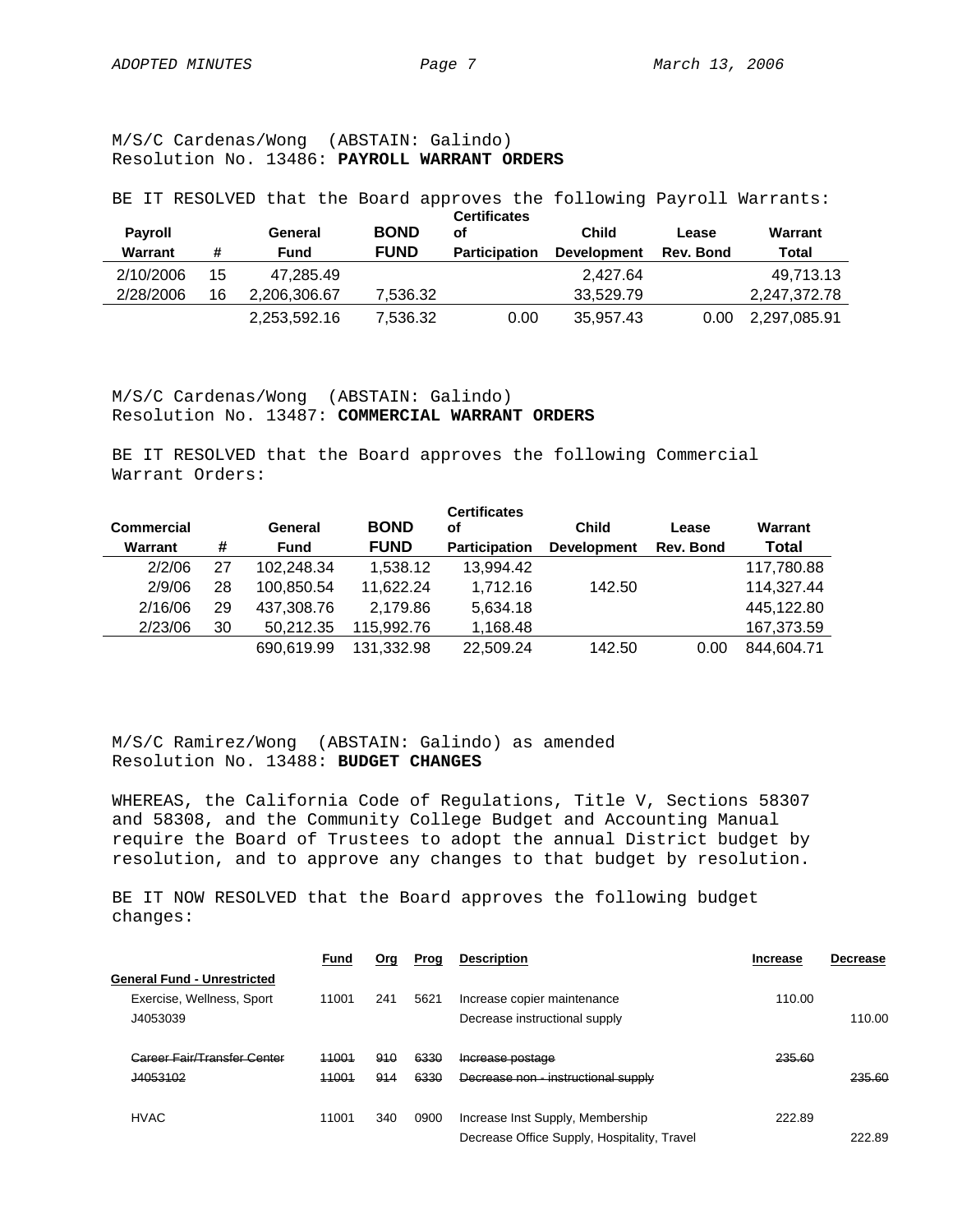| Board Reserve - J4053146<br>Board Reserve - J4053147<br>Board Reserve - J4053157 | 11001<br>11001<br>11001<br>11001 | 152<br>152<br>152 | 6720<br>6720<br>6720 | <b>Transfer to Child Development Fund</b><br><b>First Principal Apportionment Adjustments</b>    | 259,084.52   | 90,000.00 |
|----------------------------------------------------------------------------------|----------------------------------|-------------------|----------------------|--------------------------------------------------------------------------------------------------|--------------|-----------|
|                                                                                  |                                  |                   |                      |                                                                                                  |              |           |
|                                                                                  |                                  |                   |                      |                                                                                                  |              |           |
|                                                                                  |                                  |                   |                      | <b>Winter Intersession</b>                                                                       |              | 59,650.42 |
| Board Reserve - J4053162                                                         |                                  | 152               | 6720                 | <b>Loan - State Chancellors Office</b>                                                           | 1,280,000.00 |           |
| <b>Local Funds - Restricted</b>                                                  |                                  |                   |                      |                                                                                                  |              |           |
| <b>EMT Community Classes</b><br>J4052877                                         | 17315                            | 374               | 6820                 | <b>Budget Augmentation</b>                                                                       | 5,702.30     |           |
| EMT J4053078                                                                     | 17315                            | 374               | 6820                 | <b>Budget Augmentation</b>                                                                       | 6,456.71     |           |
| Puente Project J4053106                                                          | 17313                            | 901               | 6390                 | Increase non-instructional supply<br>Decrease travel                                             | 1,000.00     | 1,000.00  |
| Steps of Success J4053111                                                        | 17306                            | 305               | 4900                 | <b>Budget reduction</b>                                                                          |              | 541.07    |
| Steps of Success J4053112                                                        | 17306                            | 303               | 4900                 | <b>Budget reduction</b>                                                                          |              | 1,567.51  |
| Driver Improvement J4053158                                                      | 17314                            | 442               | 2100                 | <b>Budget Augmentation</b>                                                                       | 3,505.00     |           |
| <b>State Funds - Restricted</b>                                                  |                                  |                   |                      |                                                                                                  |              |           |
| TANF - Child Development<br>J4053109                                             | 16210                            | 318               | 6920                 | <b>Budget Augmentation</b>                                                                       | 25,016.00    |           |
| Lottery Instructional Materials                                                  | 115028                           | 201               | 6010                 | VP for Academic Services - Instructional supply                                                  |              | 4,263.78  |
| J4053139                                                                         | 115028                           | 281               | 6960                 | General Athletics - Instructional Supply                                                         | 1,666.05     |           |
|                                                                                  | 115028                           | 282               | 6960                 | Womens Basketball - Instructional Supply                                                         | 157.15       |           |
|                                                                                  | 115028                           | 283               | 6960                 | Mens Basketball - Instructional Supply                                                           | 1,525.94     |           |
|                                                                                  | 115028                           | 287               | 6960                 | Mens Tennis - Instructional Supply                                                               | 914.64       |           |
| Financial Aid - BFAP<br>J4053153                                                 | 15201                            | 931               | 6460                 | Budget adjustments to cover salary & benefits<br>Decrease various 4000,5000 and 6000<br>accounts | 41,897.07    | 41,897.07 |
| <b>Federal Funds - Restricted</b>                                                |                                  |                   |                      |                                                                                                  |              |           |
| VTEA - J4053077                                                                  | 12101                            | 301               | 8000                 | <b>Budget augmentation</b>                                                                       | 56,713.00    |           |
| Title V Grant - J4053101                                                         | 12911                            | 108               |                      | 1 year carryover for on-line programs                                                            | 39,408.44    |           |
| Title V Coop Grant J4053110                                                      | 12140                            | 140               | 6010                 | Increase equipment                                                                               | 2,492.96     |           |
|                                                                                  |                                  |                   |                      | Decrease other expense                                                                           |              | 2,492.96  |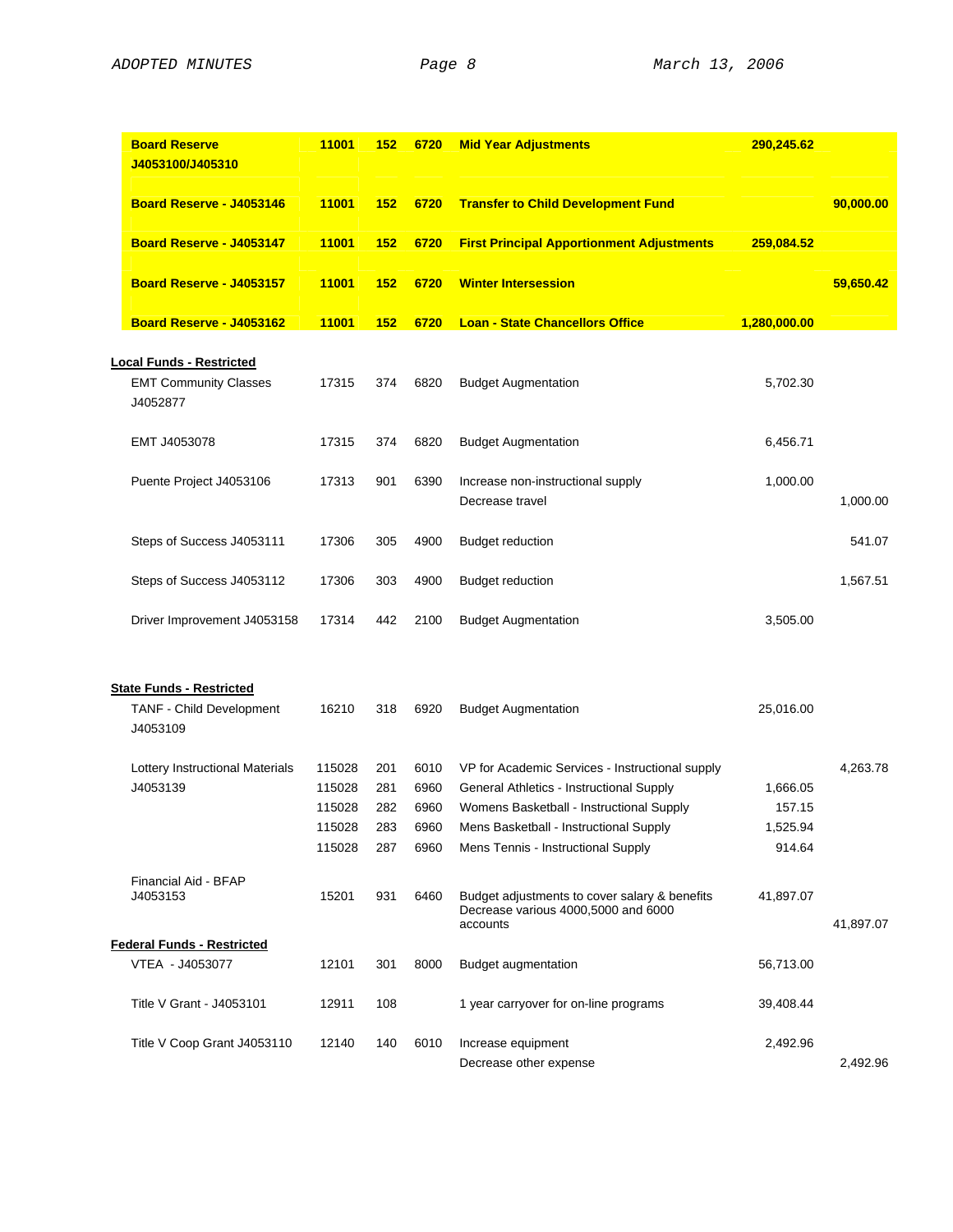#### M/S/C Ramirez/Wong (NO VOTE: Medina) Resolution No. 13489: **SCIENCE, TECHNOLOGY AND CAREER TECHNICAL BUILDINGS SITE PLANS AND EXTERIOR ELEVATIONS**

BE IT RESOLVED that the Board approves the site plans and exterior elevations of the Science Building, Technology Building and Career Technical Building as presented by Jimmy Sanders, Architect; and

BE IT FURTHER RESOLVED that the Board directs the architect to proceed with the submittal of the site plans and exterior elevations to the Division of the State Architect.

M/S/C Ramirez/Wong Resolution No. 13490: **DESIGNEE TO RESPOND TO CLAIMS** 

BE IT RESOLVED that the Board designates Frank A. Oswalt as the Board's designee to respond to claims filed under the Tort Claims Act pursuant to Government Code Sections 900 et seq.

|  | ROLL CALL VOTE: | Carlos Acuña         | - Yes  |
|--|-----------------|----------------------|--------|
|  |                 | Rudy Cardenas, Jr.   | - Yes  |
|  |                 | Norma Sierra Galindo | $-$ No |
|  |                 | Marian Long          | - Yes  |
|  |                 | Romualdo Medina      | - Yes  |
|  |                 | Rebecca Ramirez      | - Yes  |
|  |                 | Louis Wong           | - Yes  |
|  |                 |                      |        |

M/S/C Long/Cardenas Resolution No. 13491: **CCCT BOARD ELECTION - 2006** 

BE IT RESOLVED that the Board nominates the following individuals to fill the ten two-year and one one-year vacancy on the CCCT Board of Directors for 2006:

> Anita Grier, San Francisco CCD Rebecca J. Garcia, Cabrillo CCD Nancy C. Chadwick, Palomar CCD Charles Meng, Napa Valley CCD Edward C. Ortell, Citrus CCD Kay Albiani, Los Rios CCD Paul Fong, Foothill-DeAnza CCD Carolyn Batiste, Mira Costa CCD Judi D. Beck, Shasta-Tehama-Trinity Joint Marie Kiersch, San Luis Obispo County CCD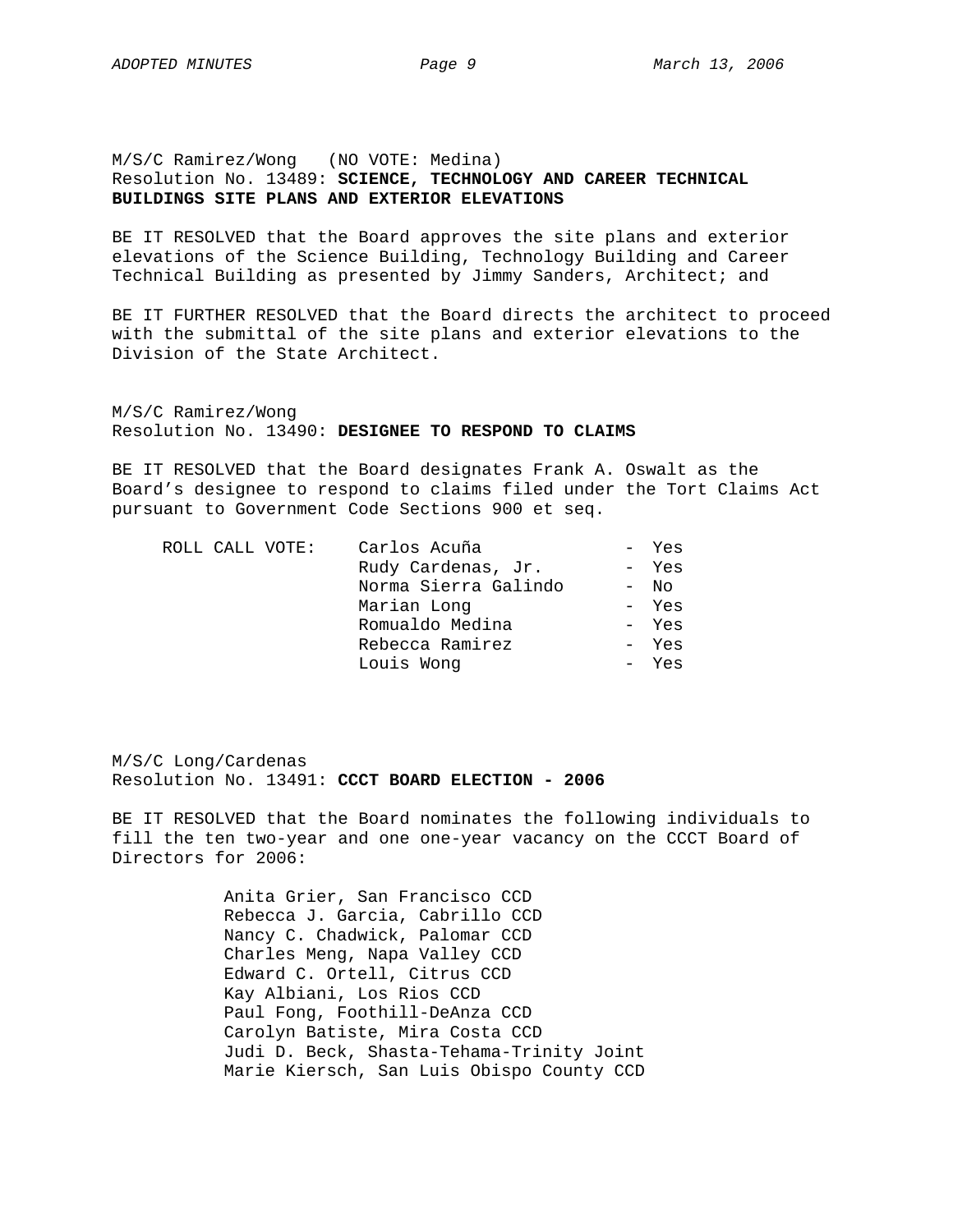M/S/C Medina/Cardenas Resolution No. 13492: **RESCINDING RESOLUTION NO. 13477 REDUCTION OR DISCONTINUANCE OF PARTICULAR KINDS OF SERVICE**

BE IT RESOLVED that the Board approves rescinding Resolution No. 13477 dated February 21, 2006, Reduction or Discontinuance of Particular Kinds of Services.

M/S/C Median/Wong Resolution No. 13493: **GRANT PROPOSAL**

WHEREAS the Imperial Valley College Child, Family and Consumer Sciences Department has sent a letter of intent to apply for a grant through the Imperial County Children and Families First Commission; and

WHEREAS the name of the proposed grant is *Child Development Learning Community for the Success of English Language Learners*;

BE IT NOW RESOLVED that the Imperial Community College District Board of Trustees authorizes Dr. Paul Pai, Superintendent/President, and Dr. Kendra Jeffcoat, Vice President for Academic Services, to submit and sign all documents and contracts and to enter into any negotiations and/or obligations in connection with the Imperial County Children and Families First Commission, Proposition 10, Request for Proposal grant funding.

M/S/C Medina/Wong Resolution No. 13494: **GRANT PROPOSAL**

WHEREAS the Imperial Valley College Child, Family and Consumer Sciences Department has sent a letter of intent to apply for a grant through the Imperial County Children and Families First Commission; and

WHEREAS the name of the proposed grant is *National Association for the Education of Young Children Accreditation Facilitation Project*;

BE IT NOW RESOLVED that the Imperial Community College District Board of Trustees authorizes Dr. Paul Pai, Superintendent/President, and Dr. Kendra Jeffcoat, Vice President for Academic Services, to submit and sign all documents and contracts and to enter into any negotiations and/or obligations in connection with the Imperial County Children and Families First Commission, Proposition 10, Request for Proposal grant funding.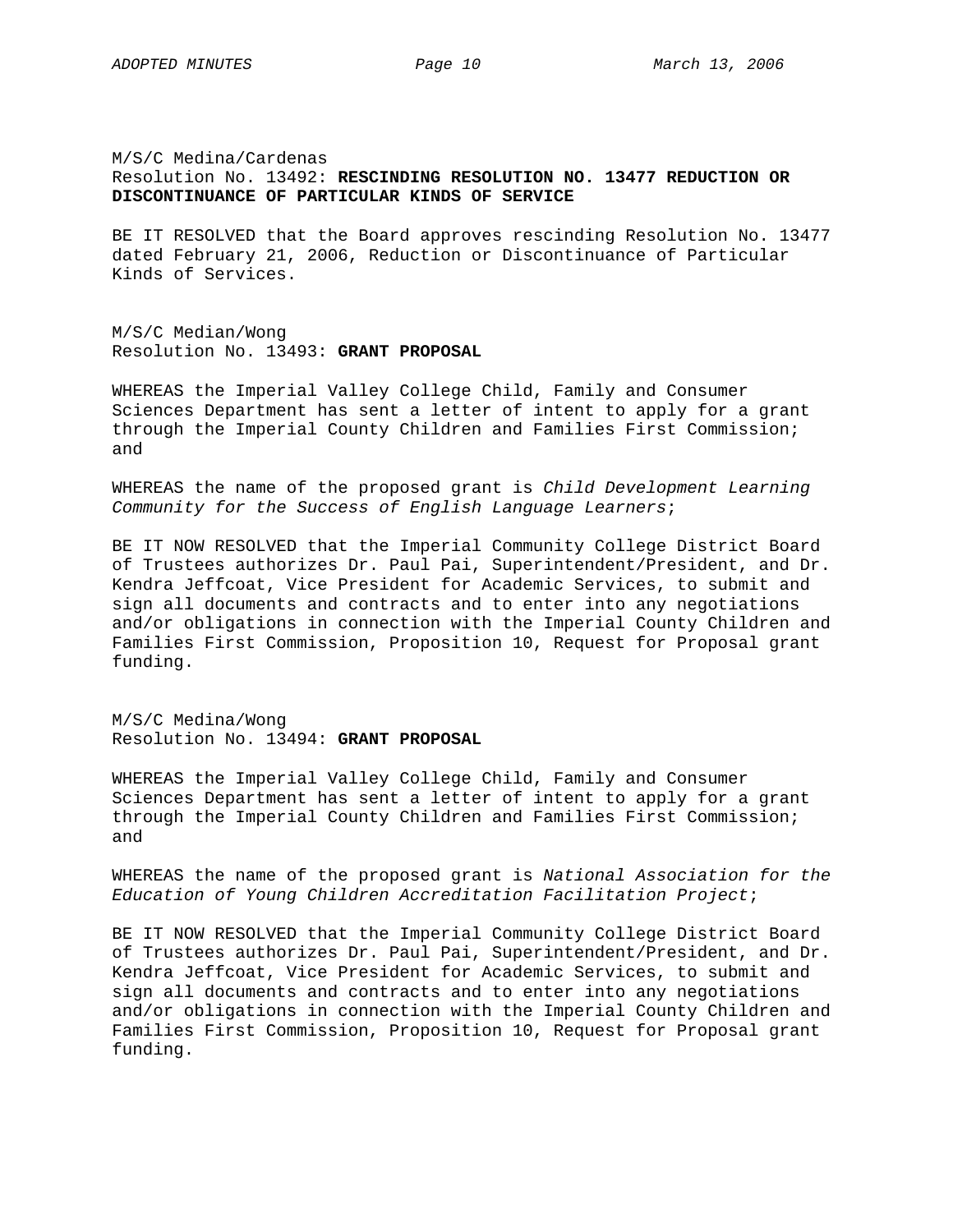M/S/C Ramirez/Wong (NO VOTE: Cardenas) to DISAPPROVE Resolution No. 13495: **WITHDRAWAL (DROP) DEADLINE**

WHEREAS, Title 5 regulations make standards or policies regarding student preparation and success an academic and professional matter, and BP 2000 makes this an area in which the governing board has elected to reach mutual agreement with the academic senate; and

WHEREAS, the IVC Academic Senate has carefully deliberated changing the withdrawal (drop) deadline with the intent to improve student learning; and

WHEREAS, the Academic Senate has consulted with ASG in the development of a survey for faculty and students regarding a change in the withdrawal deadline (with 79% of full-time faculty and 18% of the students responding favorably to a move to 62% of the term); and

WHEREAS, the Academic Senate has considered the input from the ASG in its deliberations; and

WHEREAS, the Academic Senate has voted to recommend to the governing board that the last day to withdraw (drop) from a course be moved from its current 75% of the semester to 62% of the term;

THEREFORE BE IT RESOLVED that the Board approves changing the withdrawal deadline to 62% of the term beginning with the Fall 2006 semester.

M/S/C Cardenas/Wong to go into **CLOSED SESSION**

1. NEGOTIATIONS UNDER THE EDUCATIONAL EMPLOYMENT RELATIONS ACT Conference with District Negotiators RE: Direction for Negotiations

M/S/C Cardenas/Wong to go back to **OPEN SESSION**

Board President Acuña stated that the Board conferred with District negotiators, and direction was given to continue the good work.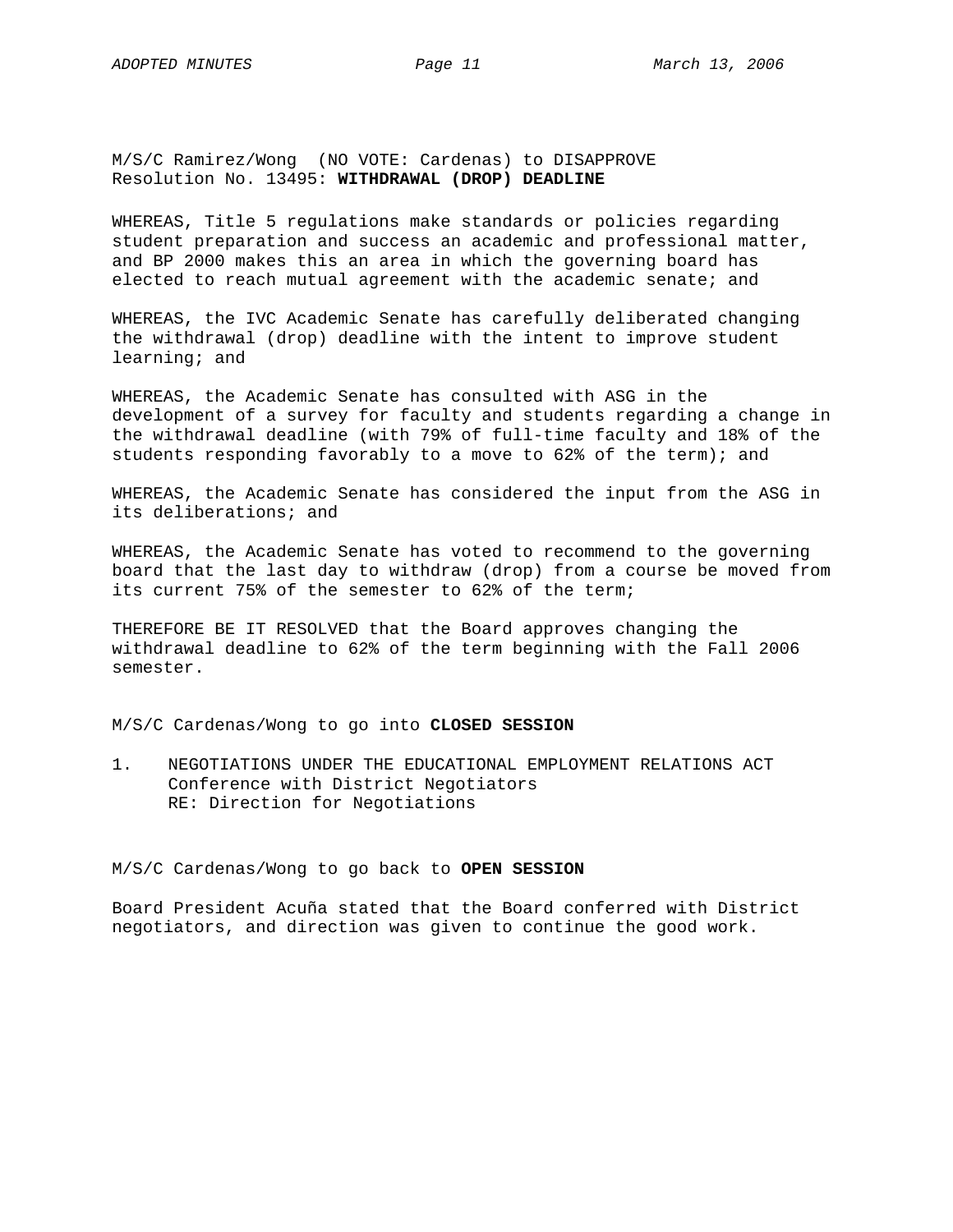#### M/S/C Cardenas/Galindo Resolution No. 13496: **EMPLOYMENT OF TITLE V COOPERATIVE GRANT ACADEMIC PERSONNEL**

BE IT RESOLVED that the Board approves the hiring of the following full-time, tenure track, Computer Science Instructor (Title V Grant), effective March 15, 2006:

| NAME                   | CLASSIFICATION/STEP                                                     | ASSIGNMENT          |
|------------------------|-------------------------------------------------------------------------|---------------------|
| Pentcheva,<br>Caterina | Appropriate Classification Computer Science<br>and Step Contingent Upon | Instructor          |
|                        | Verification of Records                                                 | Title V Cooperative |

M/S/C Cardenas/Galindo Resolution No. 13497: **EMPLOYMENT OF TITLE V COOPERATIVE GRANT ACADEMIC PERSONNEL**

BE IT RESOLVED that the Board approves the hiring of the following full-time, tenure track, Nursing Skills Instructor/Coordinator (Title V Grant) effective February 21, 2006:

Grant

| NAME              | CLASSIFICATION/STEP                                                               | ASSIGNMENT                                                               |
|-------------------|-----------------------------------------------------------------------------------|--------------------------------------------------------------------------|
| Williams,<br>Jack | Appropriate Classification<br>and Step Contingent Upon<br>Verification of Records | Nursing Skills<br>Instructor/Coordinator<br>Title V Cooperative<br>Grant |

M/S/C Cardenas/Galindo Resolution No. 13498: **ACADEMIC RESIGNATION**

BE IT RESOLVED that the Board accepts the resignation of George L. Bonilla, ACCESO Title V Instructional Media Designer, effective June 17, 2006.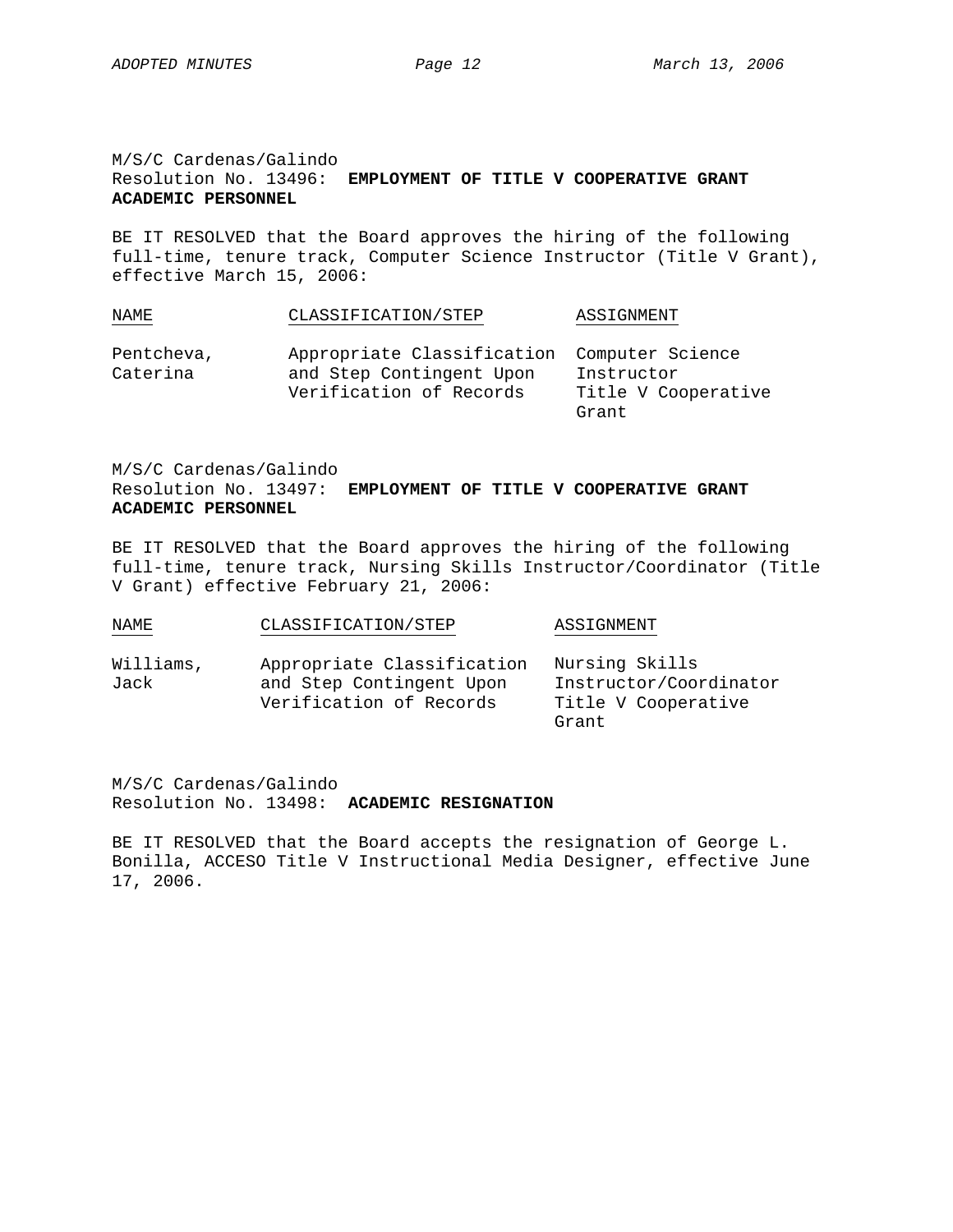M/S/C Cardenas/Galindo Resolution No. 13499: **ACADEMIC PER-SESSION EMPLOYMENT**

BE IT RESOLVED that Pursuant to Title V 53430, California Education Code 87359, and the District's Hiring Procedures (Resolution No. 11647 dated June 9, 1999) the following instructors have been determined to possess qualifications that are at least equivalent to the minimum qualifications for the disciplines indicated, and are hereby approved to teach subjects under said discipline for the 2006 Spring Semester:

#### NAME POSSIBLE ASSIGNMENT

| Perez, Jesus   | Welding                      |  |  |  |  |
|----------------|------------------------------|--|--|--|--|
| Rodgers, David | Math                         |  |  |  |  |
| Sanchez, Jose  | English as a Second Language |  |  |  |  |

M/S/C Cardenas/Galindo Resolution No. 13500: **ACADEMIC PER-SESSION EMPLOYMENT**

BE IT RESOLVED that the following instructors be employed for the 2006 Spring Semester, as credentialed, at the hourly rate provided for in Resolution No. 13257. Employment is contingent upon verification of records, credentials, finger print clearance and sufficient enrollment, or whether the class is essential to a full-time instructor's load:

#### NAME ASSIGNMENT

| Cota, Edward     | Correctional Science  |
|------------------|-----------------------|
| Dorame, Richard  | Nursing               |
| Hernandez, Jesus | Electrical Wiring     |
| Pitones, Rosa    | Librarian             |
| Tauler, Sandra   | Librarian             |
| Vasquez, Gloria  | American Citizenship  |
| Williams, Robert | Building/Construction |
|                  |                       |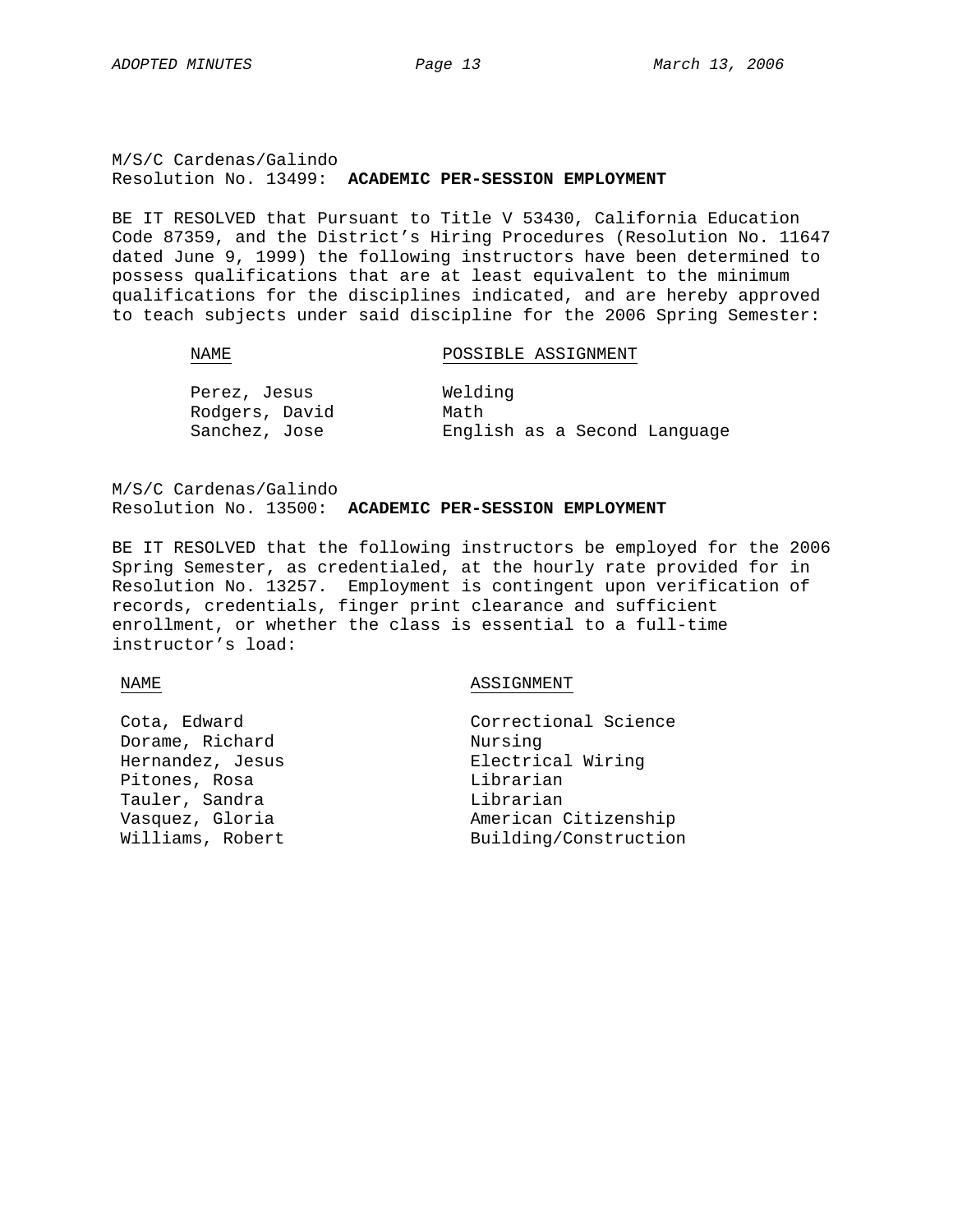M/S/C Cardenas/Galindo Resolution No. 13501: **OVERLOAD ASSIGNMENTS** 

BE IT RESOLVED that the following academic personnel be paid for their overload assignments in excess of six hours per week for the spring 2006 semester in accordance with the rate established in Resolution No. 13257 (May 17, 2005):

| NAME                      | ASSIGNMENT                           |
|---------------------------|--------------------------------------|
| Alibrandi, Thomas         | English/English as a Second Language |
| Armenta, Celeste          | Nursing                              |
| Barba, Cecilia            | History                              |
| Biley, Patti              | English as a Second Language         |
| Byrd, Krista              | Psychology/Sociology                 |
| Carlson, Marylynn         | Nursing                              |
| Carnes, Dennis            | Biology                              |
| Cypher, Jackilyn          | Emergency Medical Technician         |
| David, Samuel             | Biology                              |
| Davis, Donna              | Nursing                              |
| Decker, Van               | Music                                |
| Drury, David              | Health Education/Physical Education  |
| Giauque, Gerald           | French                               |
| Gilbertson, Thomas        | Art                                  |
| Hegarty, Carol            | Art                                  |
| Heumann, Michael          | English                              |
| Higgins, Brenda           | Nursing                              |
| Luoma, Craig              | Nursing                              |
| Martini, Donald           | English as a Second Language         |
| Marty, Kevin              | Geology/Journalism                   |
| McCormick, Michael        | English/Health Education             |
| Meek, Alfred              | Nursing                              |
| Page, Bruce G.            | Speech                               |
| Peterson, Cindi           | English as a Second Language         |
| Pfister, Toni             | Physical Education                   |
| Pollock, Diedre           | Nursing                              |
| Sanchez-Dominguez, Romano | Spanish                              |
| Scheuerell, Edward        | English as a Second Language         |
| Stroud, Vivian            | Nursing                              |
| Thorensen, Josefina       | English as a Second Language         |
| Walker, Rebecca           | Nursing                              |
| Zhao, Lianna              | Biology                              |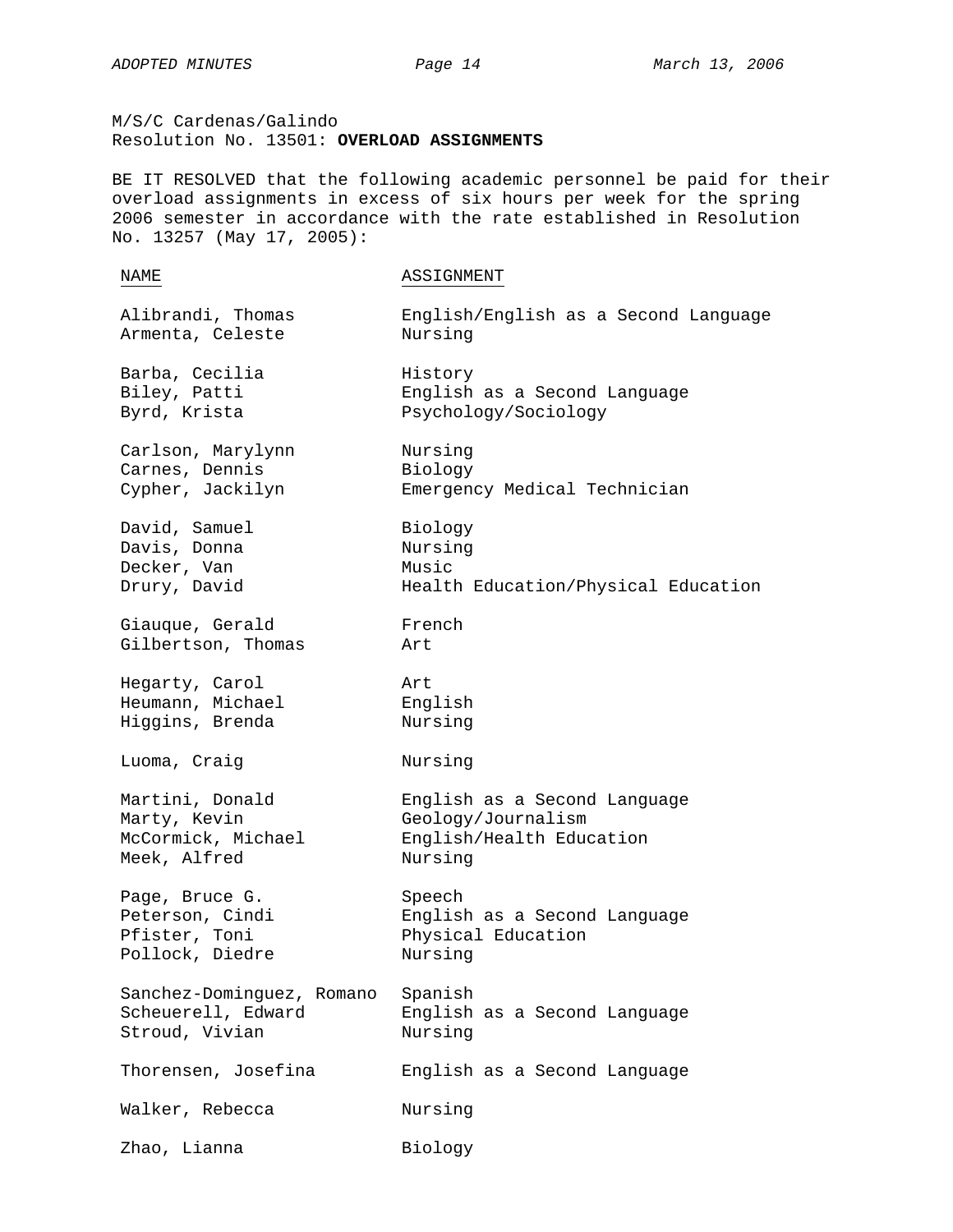Zielinski, David Knglish

#### M/S/C Cardenas/Galindo Resolution No. 13502: **REEMPLOYMENT OF ACADEMIC PERSONNEL FOR THE 2006-2007 ACADEMIC YEAR**

BE IT RESOLVED that the following academic personnel be reemployed, as credentialed at the appropriate classification and step contingent upon verification of records, for the 2006-2007 school year:

|          | **Alibrandi, Thomas  |
|----------|----------------------|
|          | Andres, Benny        |
| 11 month | Aragon, Raul         |
|          | Archuleta, Joe       |
| 11 month | Artechi, G. Olga     |
|          |                      |
| 11 month | Avila, Beatriz       |
|          | Barba, Cecilia       |
|          | Beckley, Jeffrey     |
|          | Bemis, Roberta       |
| 11 month | Beope, Frances       |
|          | Biley, Patti         |
| 11 month | *Blair, Pauline      |
|          | Blek, Craig          |
|          | Borchard, Mary Kay   |
|          | Byrd, Krista         |
| 11 month | Campos, Gilbert      |
| 11 month | Cañez-Savala, Said   |
|          | Carlson, C. Marylynn |
|          | Carnes, Dennis       |
|          | **Chien, Andrew      |
|          | **Cormier, Judy      |
|          | **Coronel, Maria     |
|          | Craven, Julie        |
|          | Cypher, Jackilyn     |
|          | David, Samuel        |
|          | Davis, Donna         |
|          | Davis, Lincoln       |
|          |                      |
|          | Decker, Van          |
|          | Deyo, Jeffrey        |
|          | Dorantes, Kathleen   |
|          | Drury, David         |
|          | **Eaves, Ken         |
| 11 month | Esqueda, Jesus       |
|          | **Finnell, Gaylla    |
|          | Fischer, Fred        |
|          | *Fisher, James       |
|          | Fitzsimmons, Richard |
|          | **Florman, Kelli     |
|          | Gage-Mosher, Ronald  |
| 11 month | Garcia, Raquel       |
|          |                      |
|          | Giauque, Gerald      |
|          | Ghanim, Walid        |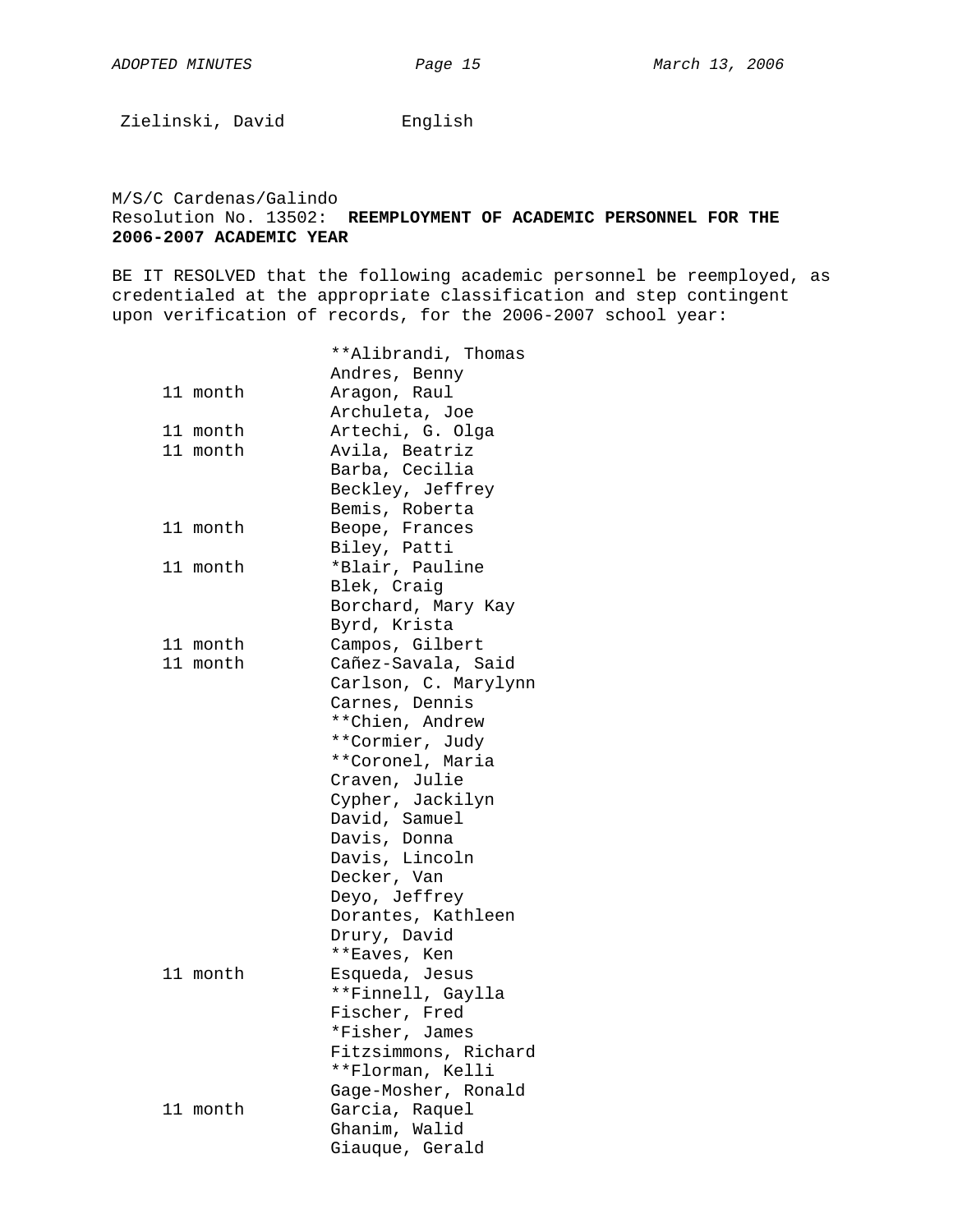| 11 month | Gilbertson, Tom<br>**Gilison, Daniel<br>Gretz, Suzanne<br>**Guinn, Melani<br>Guzman, Cesar<br>Hann, Carol<br>Hansink, Todd<br>Harris, Diane<br>**Hegarty, Carol<br>*Higgins, S. Brenda<br>Horton, Sidne |
|----------|---------------------------------------------------------------------------------------------------------------------------------------------------------------------------------------------------------|
| 11 month | **Itza, Erin<br>Jacklich, Joel<br>Jacobson, Eric<br>Kalin, Janeen<br>**Kareva, Kseniya<br>Kelly, Nannette<br>**Knaak, Manfred<br>**Larson, Gregory                                                      |
| 11 month | **Lavery, Russell<br>**Lay, Nancy<br>Lee, Carol<br>Lee, James<br>*Lehtonen, Eric                                                                                                                        |
| 11 month | **Leon, Allyn<br>Lofgren, Mary<br>Lopez, Jose                                                                                                                                                           |
| 11 month | **Lotter, Donald<br>*Lovitt, Paige<br>Luoma, Craig                                                                                                                                                      |
| 11 month | Marcuson, Bruce<br>Marquez, Ralph<br>**Marshall, Gregory                                                                                                                                                |
| 11 month | Martini, Donald<br>**Marty, Kevin<br>**Mason, Charles<br>Mazeroll, Lorrainne<br>**McClain, John<br>McCormick, Michael<br>McNeece, P. Brian                                                              |
| 11 month | Mecate, Jim<br>Meek, Al<br>Mercado, M. Lourdes<br>Miller, Fonda<br>**Miranda, Frank<br>**Morrell, Thomas                                                                                                |
| 11 month | **Mosier, Laura<br>Nava, Norma                                                                                                                                                                          |
| 11 month | Nilson, Barbara<br>Nuñez, Norma                                                                                                                                                                         |
| 11 month | Orensztein, Armand<br>Orfanos-Woo, Stella<br>Ortega, Alicia<br>**Pacheco, Stephen                                                                                                                       |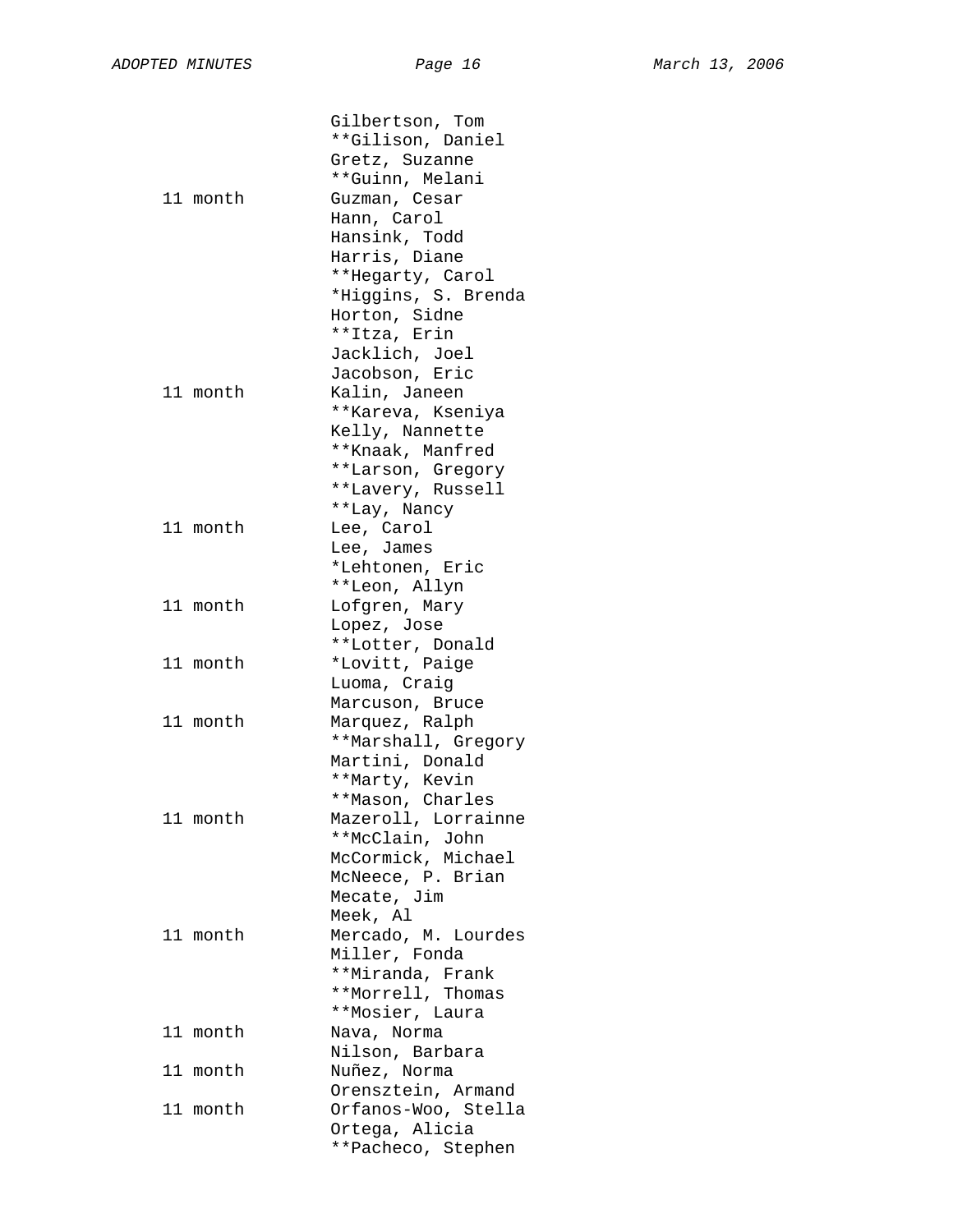\*\*Page, Bruce Paine, Thomas W. Patterson, James \*\*Pentcheva, Caterina \*\*Peterson, Cindi \*\*Pfister, Toni 11 month Plascencia, Jose Pollock, Diedre Pradis, Ricardo Rapp, Frank \*Riehle, Betsy \*\*Riesberg, Curt \*\*Rivera, Jaime \*\*Roberts, Christopher Rodgers, Gary Rodgers, Valerie Rowley, Deirdre Ruiz, Angelica \*\*Ruiz, Jose \*\*Sanchez-Dominguez, Romano Santistevan, Judy Scheuerell, Edward \*\*Seivertson, Bruce \*Sheppard, David Shokoufi, Mardjan Simpson, Scott Staton, M. Robin \*\*Stevens, Michelle Stroud, Jean Stuart, Barbara Thibodeaux, MariaElena Thoresen, Josefina Trax, Daniel Tucker, Jill \*\*Unangst, Helen Voldman, Aleksandr \*\*Wainwright, Mary-Jo \*\*Walters, Michelle \*\*White, Kevin \*\*Williams, Jack \*\*Woods-Rodea, Diane 11 month Zazueta, Cathy<br>11 month \*\*Zazueta, Vic \*\*Zazueta, Victor Zhao, Lianna Zielinski, David Zobell, Sherry

\* - Have fulfilled tenure obligations and shall be reemployed as tenured for the 2006-2007 academic year

\*\* - Probation

All others are tenured.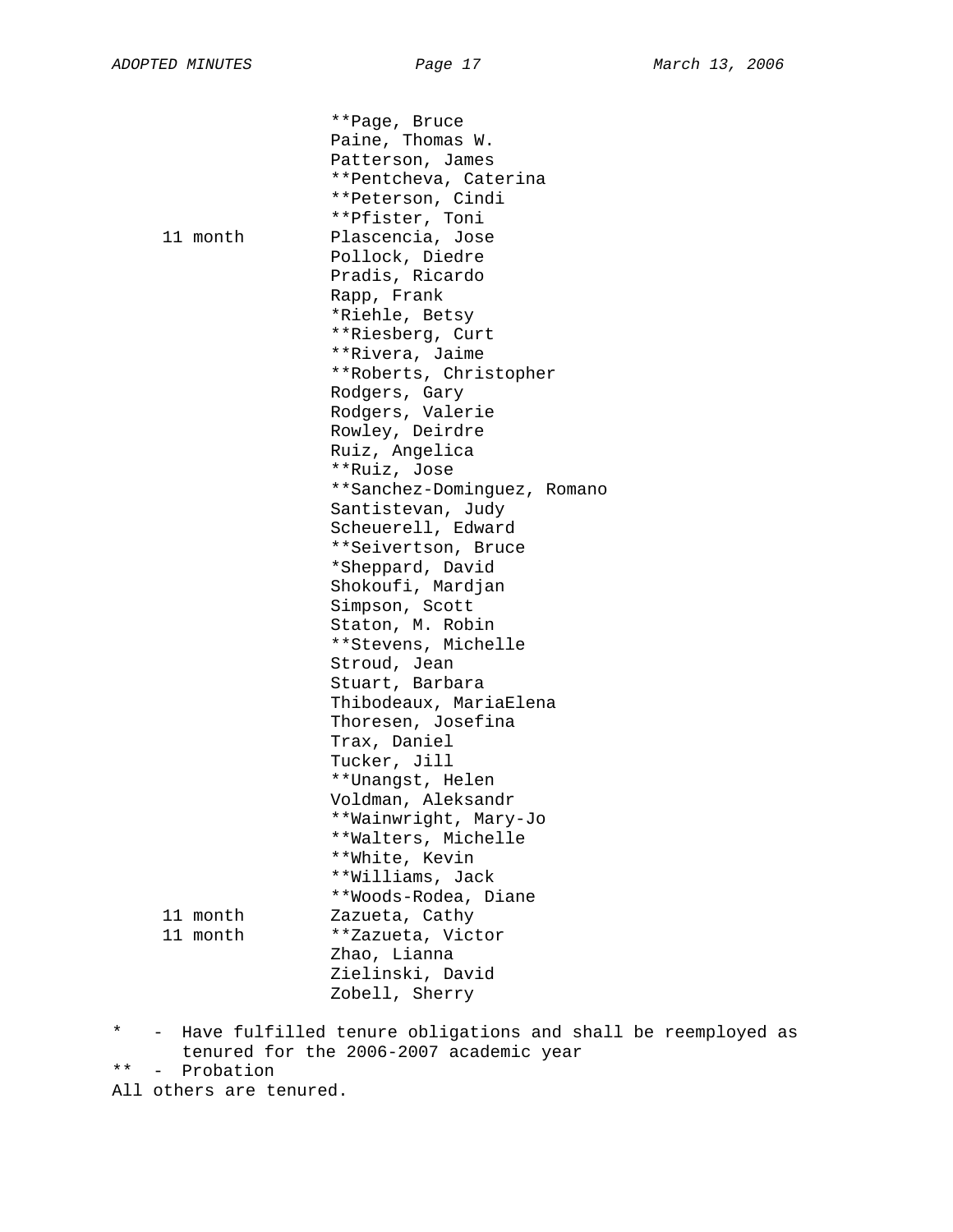M/S/C Cardenas/Galindo Resolution No. 13503: **REEMPLOYMENT OF ADMINISTRATIVE PERSONNEL FOR THE 2006-2007 ACADEMIC YEAR**

BE IT RESOLVED that the Board approves that the following administrative personnel be reemployed (twelve month contract/244 service days, two-year rolling contract per Board Resolution No. 13233) for the 2006–2007 school year:

| Berry, Kathy     | Associate Dean/Nursing and Health Technologies                 |
|------------------|----------------------------------------------------------------|
| Boenheim, Marion | Associate Dean/Human Resources and EEO                         |
| Ceasar, Ted      | Associate Dean/Disabled Students Programs and<br>Services      |
| Huerta, Gonzalo  | Dean of Instruction/Applied Sciences                           |
| Jaime, Victor    | Vice President/Student Services                                |
| *Lopez, Sergio   | Associate Dean/Student Affairs                                 |
| Magno, Jan       | Dean/Financial Assistance and State Programs                   |
| Silva, Efrain    | Dean/Instruction for Extended Campus                           |
|                  | Westerfield, Kathie Associate Dean/Admissions and Registration |
| *Ying, Robin     | Dean/Technology and Learning Services                          |

\*Probationary one year contract

#### M/S/C Cardenas/Galindo Resolution No. 13504: **REEMPLOYMENT OF CATEGORICALLY FUNDED ACADEMIC PERSONNEL FOR THE 2006-2007 ACADEMIC YEAR**

BE IT RESOLVED that the following certificated employees be reemployed, as temporary, full-time non-tenure track contract personnel contingent upon continued funding of the Federal/State grant designated and verification of records:

| NAME                          | PROJECT POSITION | FUNDING<br>SOURCE | TIME<br>FRAME          |
|-------------------------------|------------------|-------------------|------------------------|
| Alvarado, Beatriz             | Counselor        | Federal           | $9/1/06$ to<br>8/31/07 |
| Arquelles, Trinidad Counselor |                  | State             | $7/1/06$ to<br>6/30/07 |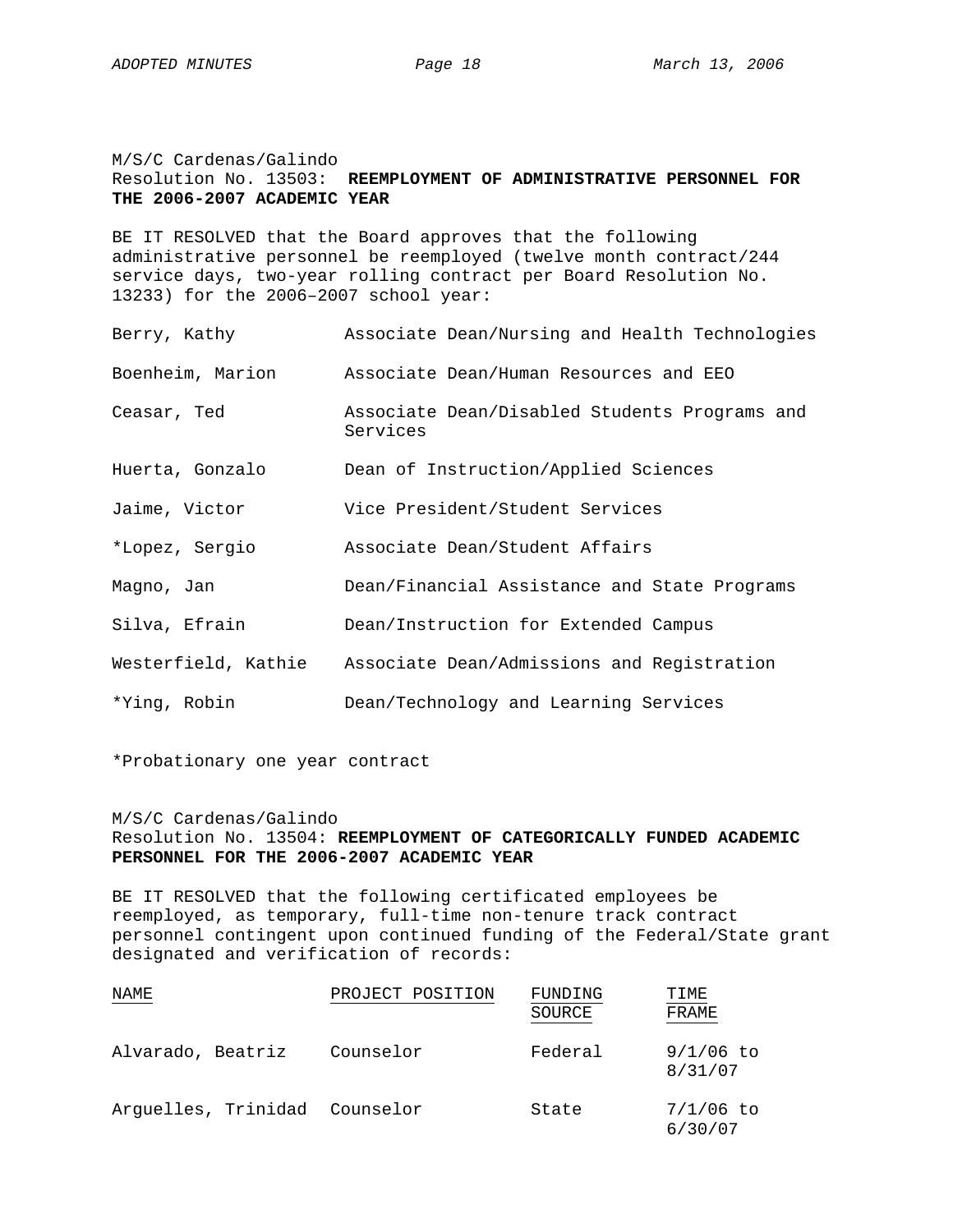| ADOPTED MINUTES  | Page 19                              |                                     | March 13, 2006          |
|------------------|--------------------------------------|-------------------------------------|-------------------------|
| Armenta, Celeste | Instructor                           | Federal<br>Nursing                  | $8/18/06$ to<br>6/30/07 |
| Carmona, Gloria  | Learning Support<br>Specialist       | Federal<br>Title V<br><b>ACCESO</b> | $7/1/06$ to<br>6/30/07  |
| Diaz, Dolores    | Project Director                     | Federal                             | 9/1/06 to<br>8/31/07    |
| Esquer, Maria    | Counselor                            | State                               | $7/1/06$ to<br>6/30/07  |
| Felix, Mireya    | Counselor                            | State                               | $7/1/06$ to<br>6/30/07  |
| Fletes, Myriam   | Project Director                     | Federal                             | $9/1/06$ to<br>8/31/07  |
| Fristrup, Carey  | Outreach<br>Coordinator              | State                               | $7/1/06$ to<br>6/30/07  |
| Garcia, Martha   | Counselor                            | State                               | $7/1/06$ to<br>6/30/07  |
| Heumann, Michael | Distance<br>Education<br>Coordinator | Federal<br>Title V<br><b>ACCESO</b> | $7/1/06$ to<br>6/30/07  |
| Lopez, Rosalie   | Project Director                     | Federal                             | $6/1/06$ to<br>5/31/07  |
| Romero, Yolanda  | Coordinator                          | State                               | $7/1/06$ to<br>6/30/07  |
| Sandoval, Lilia  | Counselor                            | State                               | $7/1/06$ to<br>6/30/07  |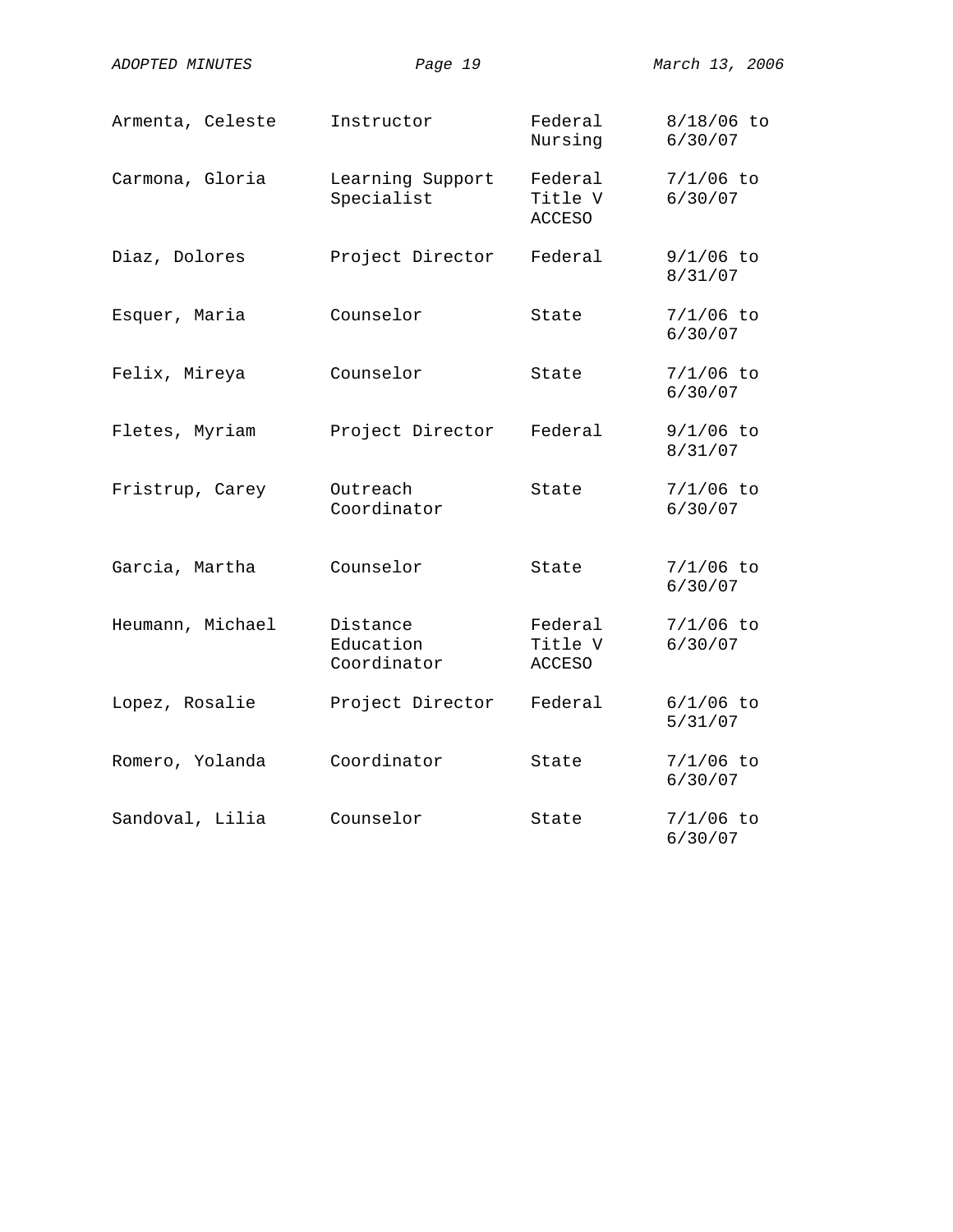#### M/S/C Ramirez/Wong Resolution No. 13505: **GRANTING ANOTHER DESIGNATED PERIOD FOR TWO YEARS ADDITIONAL SERVICE CREDIT FOR CLASSIFIED PERSONNEL**

WHEREAS Imperial Community College District, under a contract administered by the Imperial County Schools, participates in the Public Employees' Retirement Systems; and

WHEREAS, Imperial Community College District desires to provide a designated period for Two Years Additional Service Credit(Golden Handshake), Section 20904, based on the contract amendment included in said contract which provided for Section 20904, Two Years Additional Service Credit (Golden Handshake), for eligible miscellaneous members.

NOW, THEREFORE, BE IT RESOLVED that the Imperial Community College District does seek to add a designated period, and does hereby authorize this Resolution, indicating a desire to add a designated period from April 11, 2006 through July 31, 2006, for miscellaneous members eligible to retire in the Imperial Community College District.

M/S/C Cardenas/Galindo Resolution No. 13506: **CLASSIFIED RESIGNATION**

BE IT RESOLVED that the resignation of the following classified employee be accepted as of the date indicated.

| NAME                | POSITION/<br>DEPARTMENT                    | FUNDING | RANGE    | EFFECTIVE |
|---------------------|--------------------------------------------|---------|----------|-----------|
| Richmond,<br>Cecile | Preschool/<br>Infant<br>Toddler<br>Teacher | State   | $13 - 5$ | 3/3/06    |

M/S/C Cardenas/Galindo Resolution No. 13507: **EMPLOYMENT OF SUBSTITUTE EMPLOYEES**

BE IT RESOLVED that the following individuals be employed on a substitute basis, as needed for year 2005-2006

| NAME              | POSITION/<br><b>DEPARTMENT</b>   | FUNDING                    | RANGE    | EFFECTIVE |
|-------------------|----------------------------------|----------------------------|----------|-----------|
| Lopez,<br>Isaias  | Sign Language<br>Interpreter III | District 45%/<br>State 55% | $27 - 1$ | 2/15/06   |
| Martinez,<br>Gina | Sign Language<br>Interpreter III | District 45%/<br>State 55% | $27 - 1$ | 2/15/06   |
| Cortez,<br>Karina | Sign Language<br>Interpreter III | District 45%/<br>State 55% | $27 - 1$ | 2/24/06   |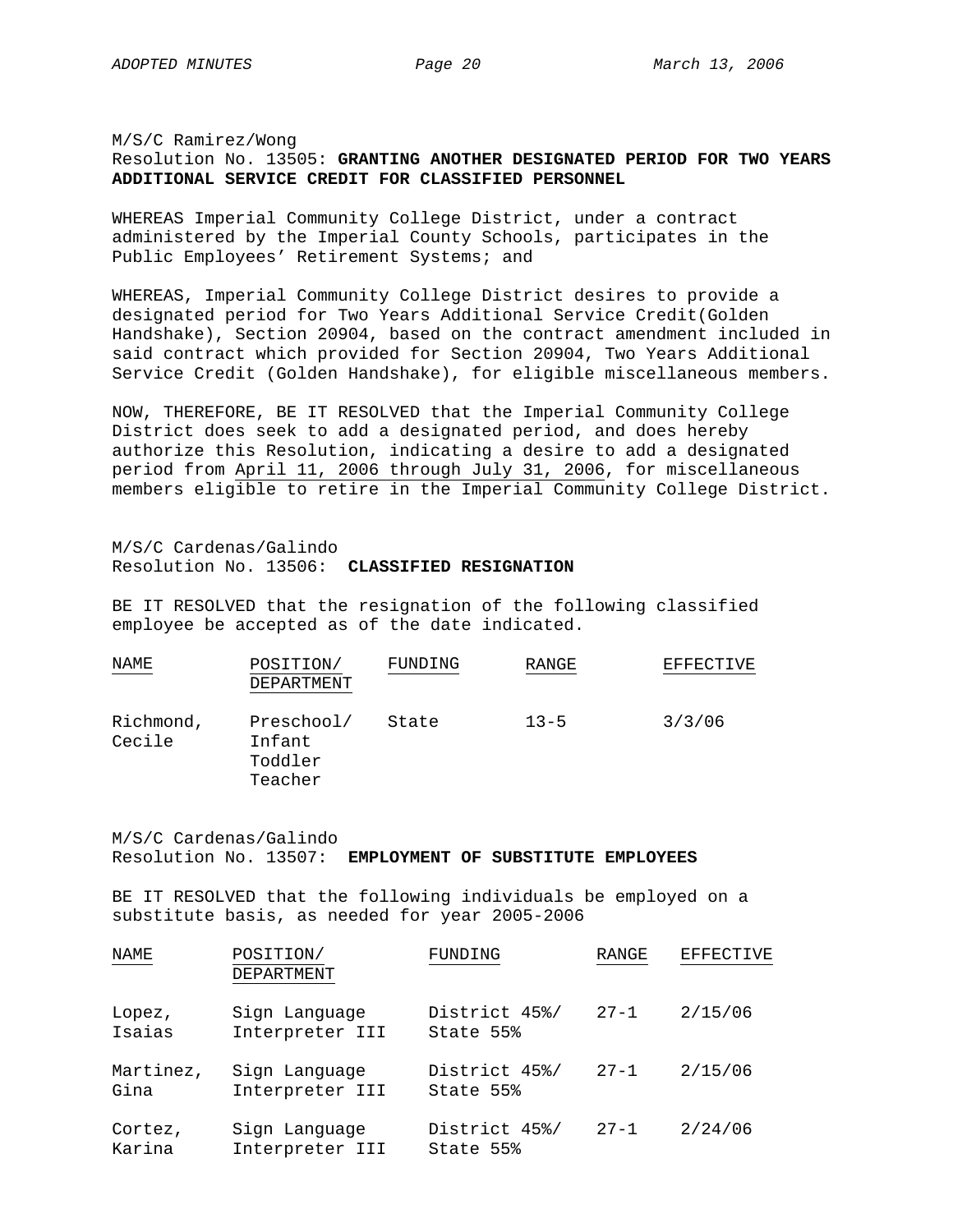#### M/S/C Medina/Wong Resolution No. 13508: **TENTATIVE AGREEMENT BETWEEN THE DISTRICT AND THE IMPERIAL VALLEY COLLEGE CHAPTER OF CCA/CTA/NEA**

BE IT RESOLVED that the Board ratifies the following Tentative Agreement between the Imperial Community College District and the Imperial Valley College Chapter Of CCA/CTA/NEA dated March 3, 2006:

The parties hereto enter into the following tentative agreement concerning the matters set forth herein. This agreement is subject to approval of the Association members and ratification by the Board of Trustees of the District.

- It is tentatively agreed as follows:
- 1. The 5% on-schedule increase for the 2006-2007 academic year is rescinded.
- 2. Overload for the 2006-2007 academic year shall be paid at the rate of \$40.00 per hour.
- 3. More efficient enrollment management shall be sought through increasing maximum enrollment quotas across the curriculum as may be academically or legally appropriate. Maximum enrollment quotas shall not exceed 40 students. Other efficiencies shall be achieved through regular negotiations and the parties shall make themselves available on a continuing basis in order to consult on these matters. The parties' goal shall be to implement these efficiencies in the Fall Semester, 2006. All savings earned as a result of these implemented efficiencies shall be applied to faculty compensation for the 2006-2007 academic year. Should the Association propose additional efficiencies which are implemented, such matters shall be treated in a manner similar to the provisions of this paragraph.
- 4. No regular or contract faculty will be laid off for 2006-2007. Upon tentative agreement and approval thereto by the Association's membership, the District and the Association shall issue a joint communiqué and/or press release announcing the rescission of the proposed lay-offs. The parties shall make every effort to advise the affected faculty and the campus community in the first instance.
- 5. The District will rescind Board of Trustee Resolution 13477 dated February 21, 2006.
- 6. The Parties shall re-start negotiations no later than October of 2006 for the 2007-2008 academic year, commencing with an exchange of then current budget information for the 2007-2008 academic year.